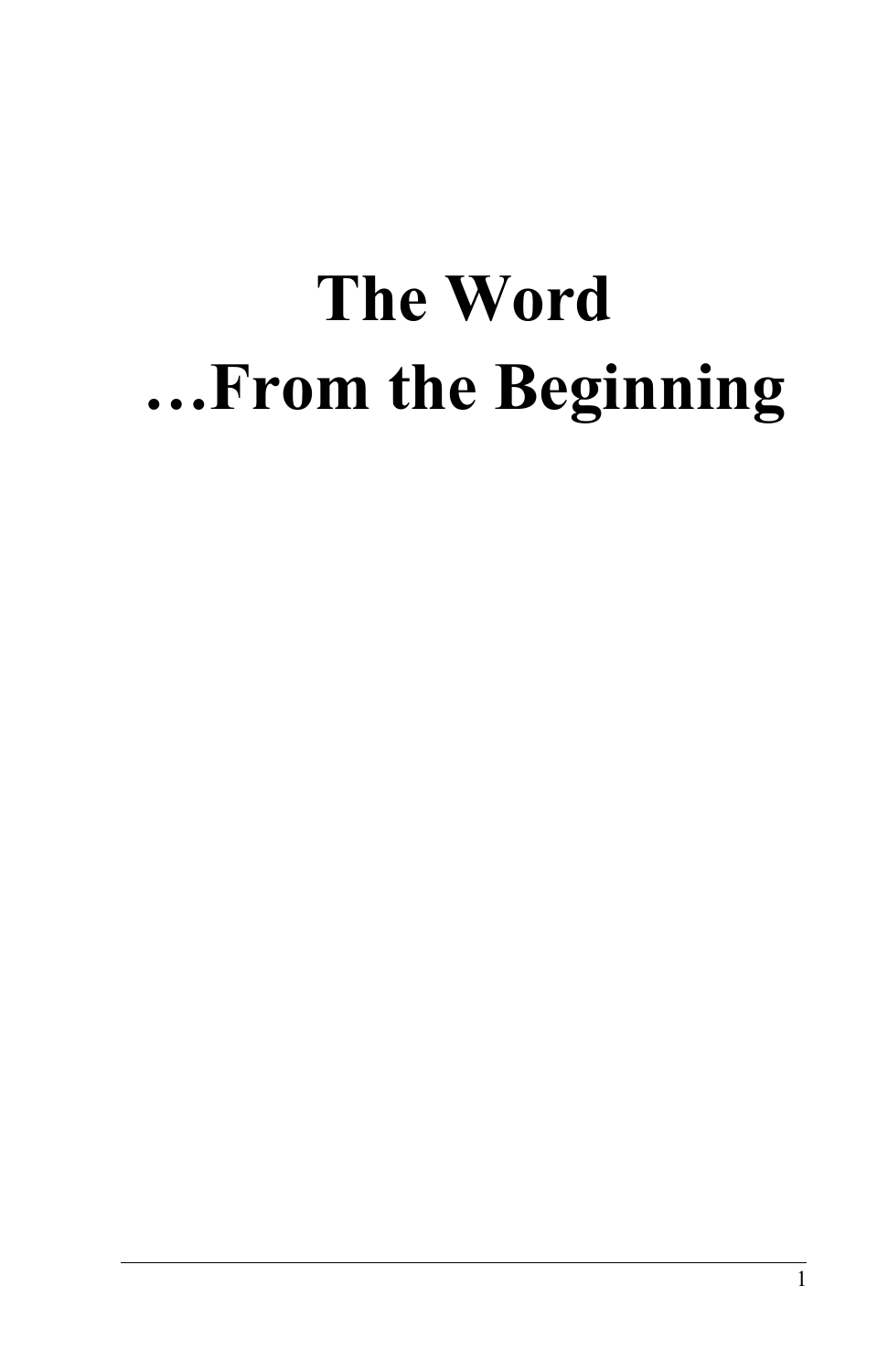# **The Word …From the Beginning**

COPYRIGHT February 2011 Faithful Church of God in Laodicea http://www.fcogl.org

#### **This booklet is not to be sold.**

It is a free educational service in the public interest, published by the Faithful Church of God in Laodicea.

**Faithful Church of God in Laodicea** *All Rights Reserved*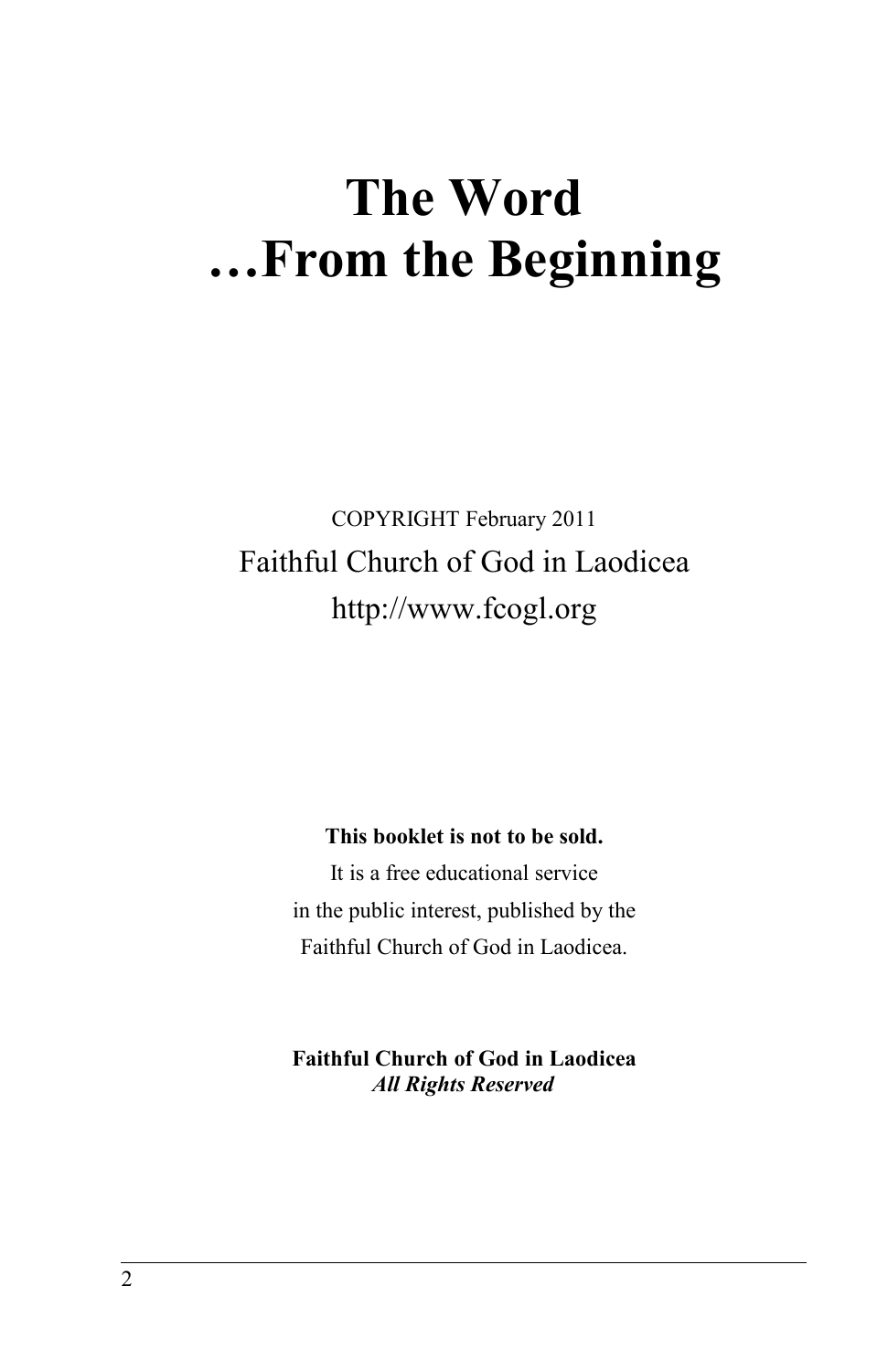# **Table of contents**

| <b>Chapter 1</b> Traditional COG teaching on<br>"Who is Christ" | Pg. 4 |  |
|-----------------------------------------------------------------|-------|--|
| <b>Chapter 2</b> From the Beginning                             | Pg. 9 |  |

# **Chapter 3** Melchisedek **Pg. 38**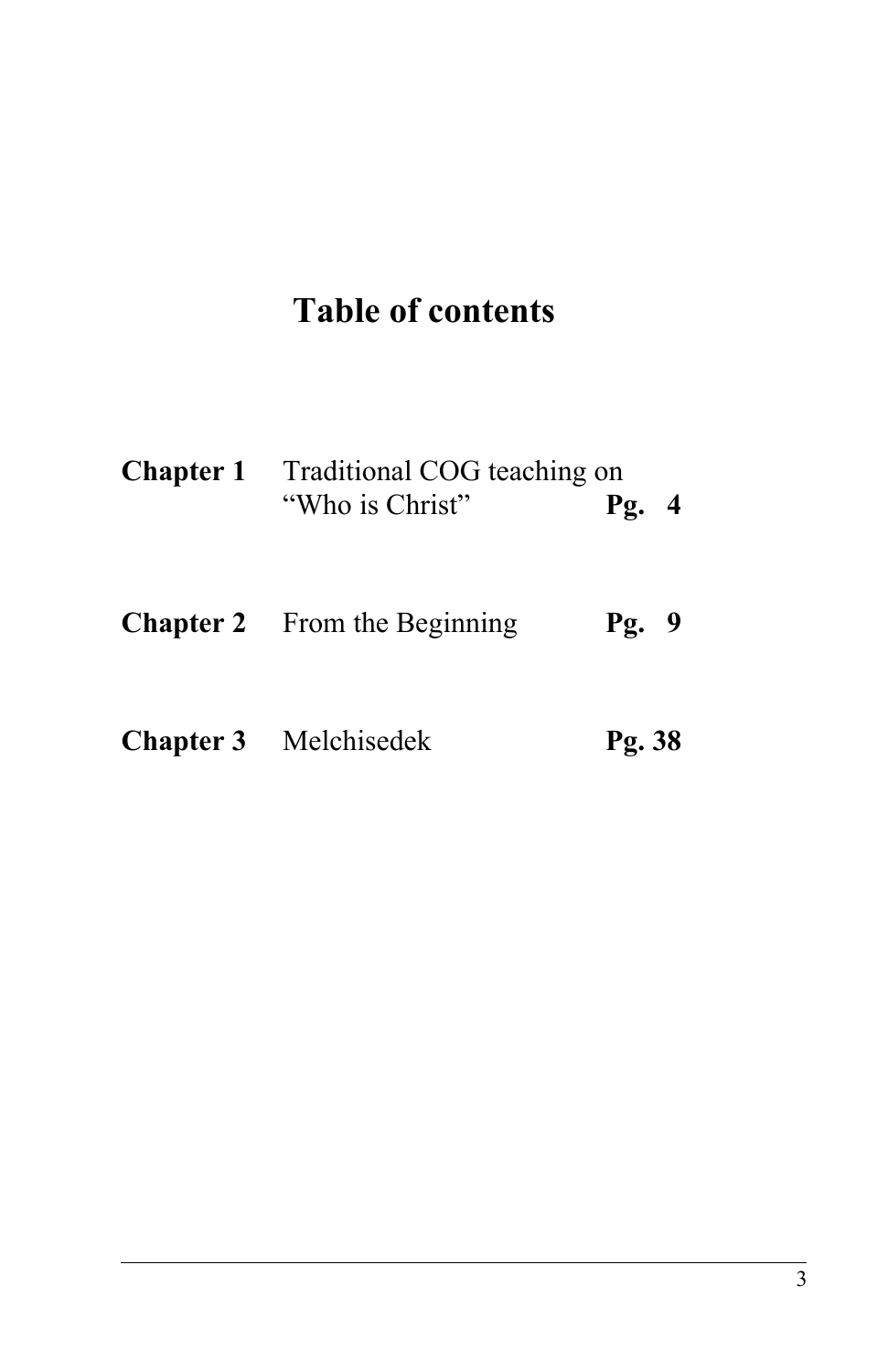### **Chapter 1 Traditional COG teaching on 'Who is Christ'**

tudents of Herbert W. Armstrong will have been taught that God the Father and the Word both co-existed If throughout eternity. The teaching is that *both* of these Personages had no beginning, and at some point in history God began to create by and through the Word. A few of the more common scriptures used to support this teaching will be outlined in this chapter, but discussed in more detail in the next two chapters. Notice the first of these scriptures used to support the teaching that God and the Word co-existed throughout eternity: S

#### "**In the beginning was the Word, and the Word was** with God, and the Word was God" (Jn. 1:1).

As stated, the above scripture is one which has traditionally been used to prove that the Word, (who later became Jesus Christ), and God had no beginning and co-existed together. This is expounded upon in a number of Mr. Armstrong's books, booklets and articles including *Mystery of the Ages* and *The Incredible Human Potential*.

Another scripture used to support the teaching that God and the Word co-existed throughout eternity is found in Hebrews 7, and reprinted hereunder:

"For this Melchisedec, king of Salem, priest of the most high God, who met Abraham returning from the slaughter of the kings, and blessed him; To whom also Abraham gave a tenth part of all; first being by interpretation King of righteousness, and after that also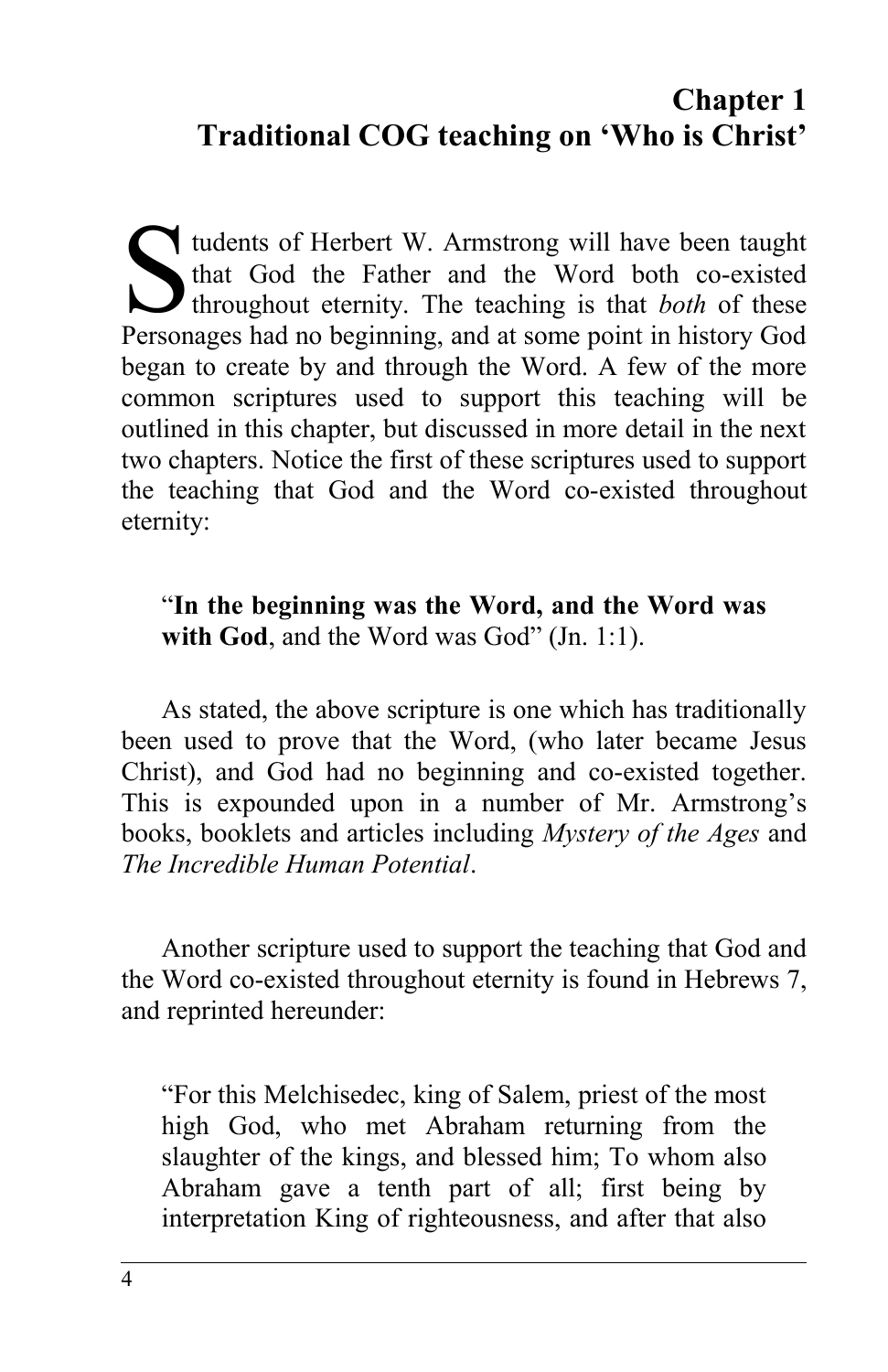King of Salem, which is, King of peace; **Without father, without mother, without descent, having neither beginning of days, nor end of life; but made like unto the Son of God; abideth a priest continually"** (vs. 1-3).

It was taught by Mr. Armstrong, and is still taught by the various offshoots formed from the former *Worldwide Church of God*, that Melchisedek was the Word in the Old Testament, the high priest to whom Abraham paid tithes. The fact that Hebrews 7:3 states that Melchisedek was "without father, without mother, without descent, having neither beginning of days, nor end of life" and "abideth a priest continually" was used by Mr. Armstrong to support the teaching that Melchisedek and the Word are one and the same, who coexisted with God throughout eternity. These scriptures and others will be discussed at length in the next two chapters.

To emphasize the point that God created all things in heaven and in earth by and through the Word, scriptures such as Col.  $1:12-17$  are used:

"Giving thanks unto the Father, which hath made us meet to be partakers of the inheritance of the saints in light: Who hath delivered us from the power of darkness, and hath translated us into the kingdom of his dear Son: Who is the image of the invisible God, the firstborn of every creature: *For by him were all things created, that are in heaven, and that are in earth, visible and invisible, whether they be thrones, or dominions, or principalities, or powers: all things were created by him, and for him:* And he is before all things, and by him all things consist" (Col. 1:12-17).

Following are extracts from Mr. Armstrong's book, *Mystery of the Ages,* which summarize the teaching being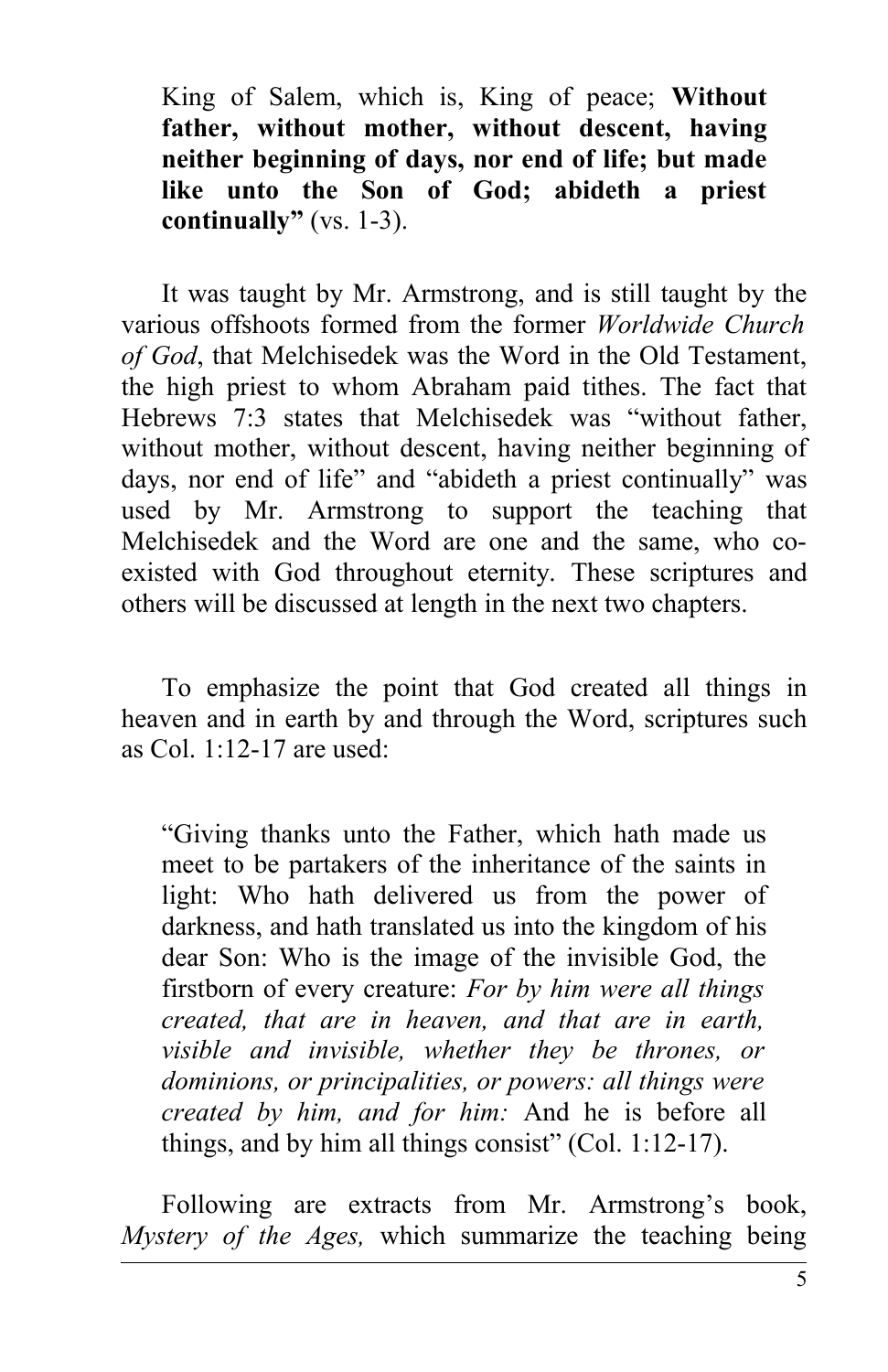discussed. This should help refresh in everyone's mind Mr. Armstrong's teaching on this subject:

"If you were asked where in the Bible to find the very earliest description of God in point of the time of his existence, you probably would say, "Why, in the very first verse in the Bible, Genesis 1:1, of course.'' Right?

Wrong!

In time-order the earliest revelation of WHO and WHAT God is is found in the New Testament: John 1:1.

"In the beginning was the Word, and the Word was with God, and the Word was God. The same was in the beginning with God. All things were made by him; and without him was not any thing made that was made. In him was life; and the life was the light of men" (John 1:1-4).

"The Word" in this passage is translated from the Greek *logos*, which means "spokesman," "word" or "revelatory thought." It is the name there used for an individual Personage. But who or what is this Logos? Notice the explanation in verse 14:

"And the Word was made flesh, and dwelt among us, (and we beheld his glory, the glory as of the only begotten of the Father,) full of grace and truth."

When he was born as Jesus Christ, he was flesh and blood, materialistic and could be seen, touched and felt. But what was he? As God—as the Logos? That is answered in John 4:24, "God is a Spirit," and spirit is invisible. We know what was his form and shape as the human Jesus. But of what form and shape was he as the Word? We will explain that later.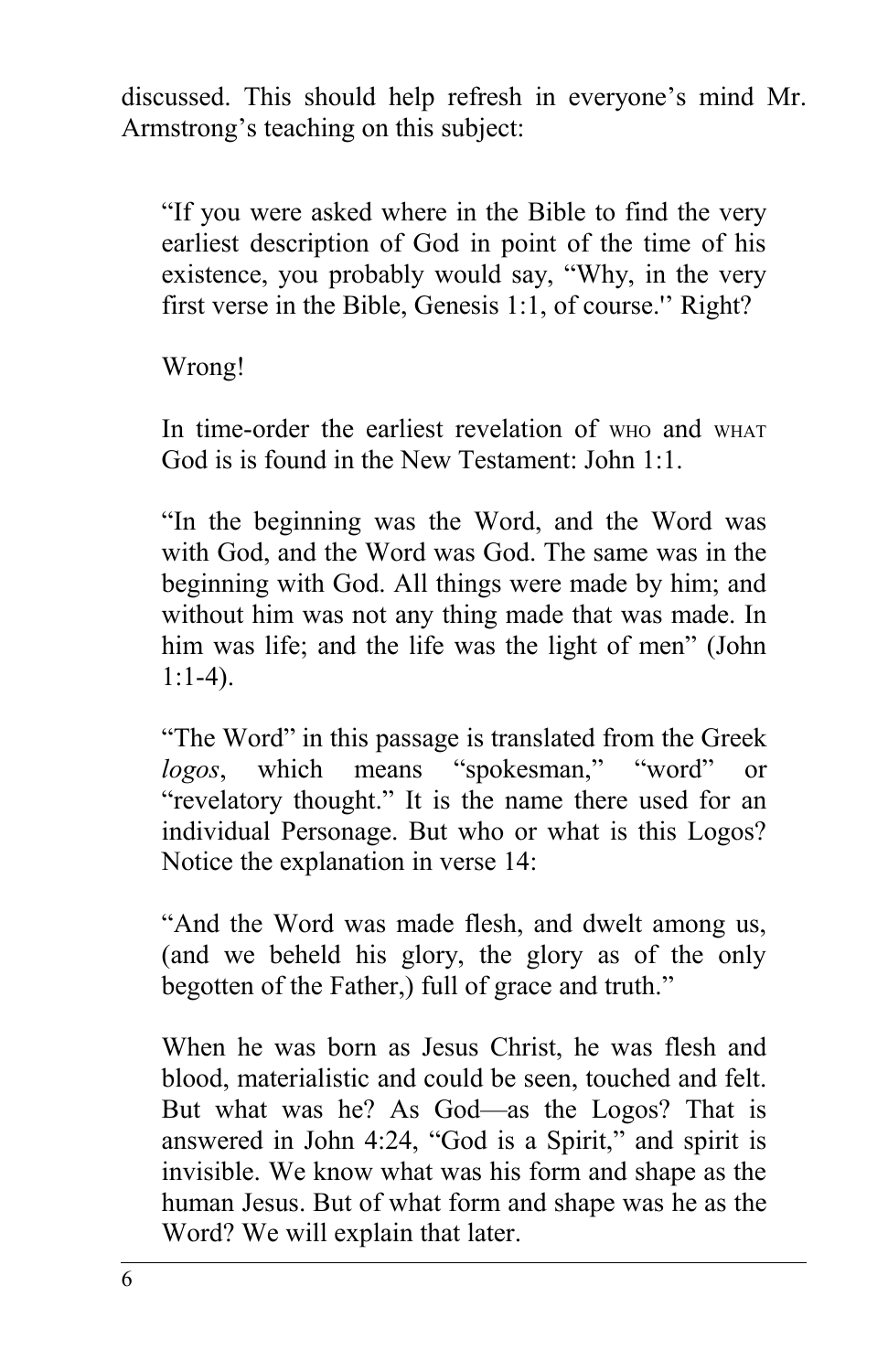The Word, then, is a Personage who was made flesh begotten by God, who through this later begettal became his Father. Yet at that prehistoric time of the first verse of John 1, the Word was not (yet) the Son of God. He divested himself of his glory as a Spirit divinity to be begotten as a human person. He was made God's Son, through being begotten or sired by Gop and born of the virgin Mary.

So here we find revealed originally *two Personages*. One is God. And with God in that prehistoric time was another Personage who also was God—one who later was begotten and born as Jesus Christ. But these two Personages were spirit, which is invisible to human eyes unless supernaturally manifested. Yet at the time described in verse one Jesus was *not* the Son of God and God was not his Father"" (pgs. 40-41, Mystery of the Ages, softbound edition).

"…God the Father is Creator. But he "created all things by Jesus Christ." Jesus is the Word. It is written, "He spake, and it was done" (Ps. 33:9). God tells Christ what to do (John 8:28-29). Jesus then speaks, as the workman, and the Holy Spirit is the POWER that responds and does what Jesus commands" (pg. 44, Mystery of the Ages, softbound edition).

Now that the reader has been briefly reminded of this subject as was taught by Mr. Armstrong, we will dedicate the rest of this booklet to further discuss the three scriptures listed in the opening of this chapter. We will also discuss many other scriptures, some of which were not referred to by Mr. Armstrong in connection with this subject. We will see that scriptures reveal much more, *deeper* understanding on who and what the Word is! The Truth you are about to prove with your Bible has not been understood until now in the detail in which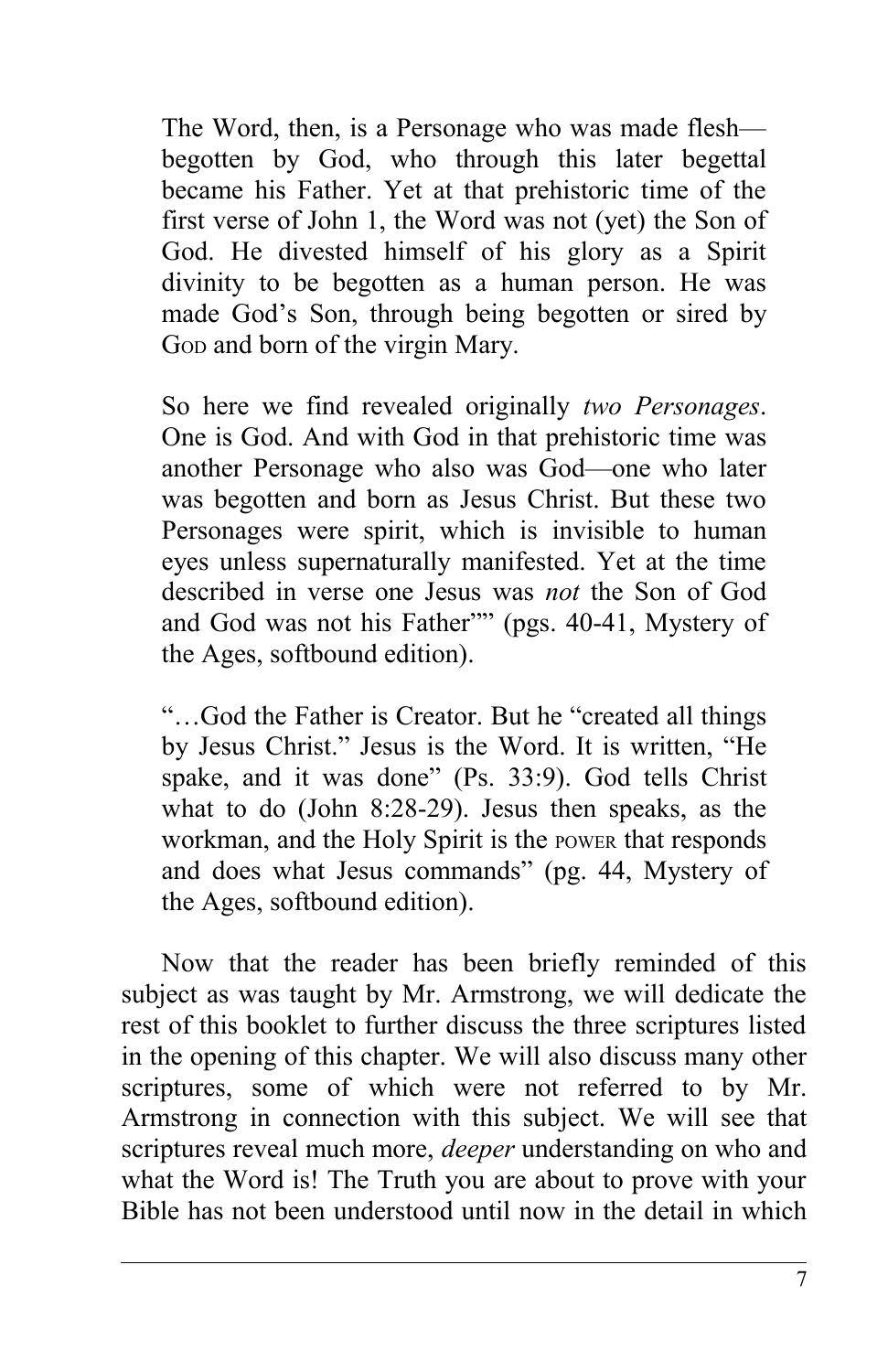it is presented in the next two chapters. Get ready to understand *the Word…from the beginning!*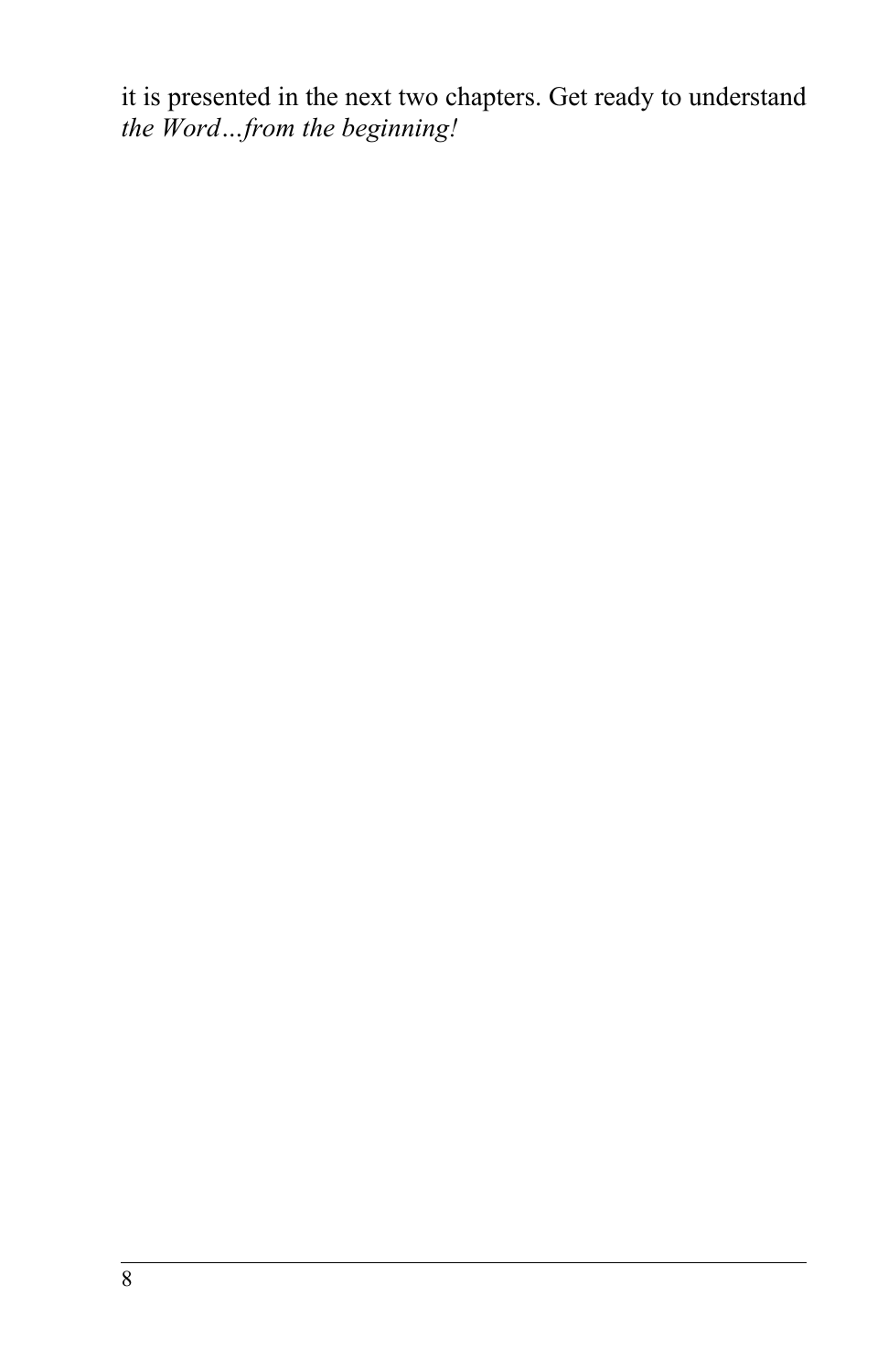## **Chapter 2 From the Beginning**

The Bible has much to say about the Word, who later became Jesus Christ through a human begettal. Many do not realize it, but there are many scriptures which The Bible has much to say about the Word, who later<br>became Jesus Christ through a human begettal. Many<br>do not realize it, but there are many scriptures which<br>discuss the Word and God at the time *prior* to the creation of the heavens and the earth. It seems that the majority of God's people have perhaps overlooked most of these scriptures, or have not understood them. It is vital that we dig deep into scripture and allow God to communicate His Truth to us on that which there is need to know on the subject of the Word and His relationship with God. As God deepens our understanding on the Being known as the Word, we also deepen our understanding on God the Father! Through this study of scriptures on this subject, we will understand God and the Word as never before! God the Father is offering His people the opportunity to deepen His and Christ's relationship with us and vice versa.

In this chapter, we will take a look at a number of scriptures which reveal deep Truth about the Word, and His relationship with God *prior to the creation of the heavens and the earth*.

#### **Biblical details about the Word/Jesus Christ**

In Revelation chapters 2 and 3 we learn a number of details about Jesus Christ. These two chapters contain messages which Christ *Himself* delivers to the seven congregations: Ephesus, Smyrna, Pergamos, Thyatira, Sardis, Philadelphia and Laodicea. In the message to the Ephesus Church we are told that Jesus Christ walks in the midst of the seven congregations indicating that He leads His true people (Rev. 2:1). In the message to Smyrna we are told that He is the "first and the last,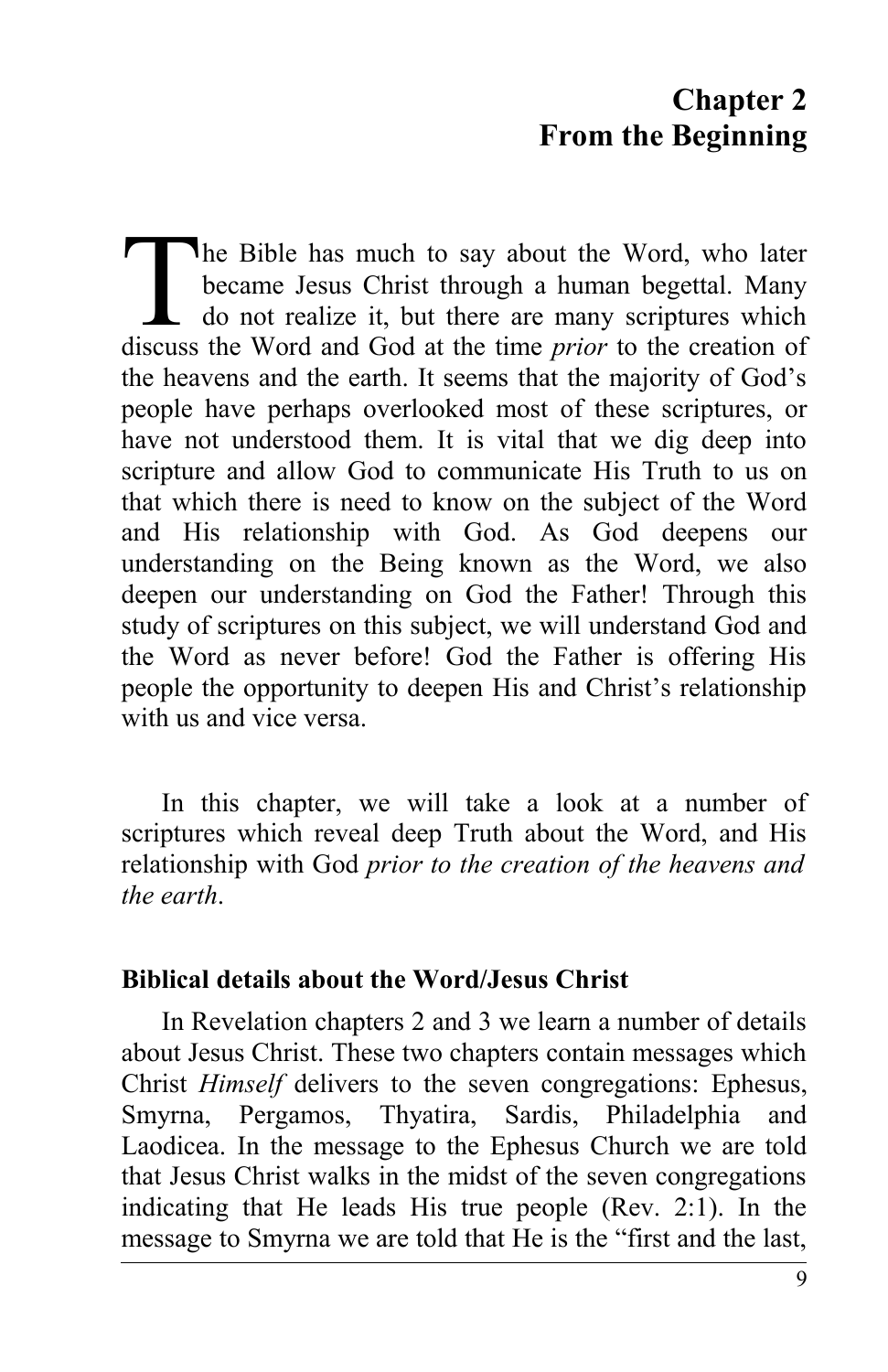which was dead and is alive" demonstrating that He is the whole, from beginning to end, and that He is the first of the firstfruits having been resurrected from the dead (Rev. 2:8). Revelation 2:12 begins outlining the message to Pergamos, in which we are told that Christ "has the sharp sword with two edges", or that He is the One who has and delivers God's Truth (Jn. 17:17). To Thyatira, Christ is described as the "Son of God who hath his eyes like unto a flame of fire, and his feet like fine brass" (Rev. 2:18). Sardis is told that Christ "has the seven spirits of God and the seven stars", implying His power and fullness of the Holy Spirit (Rev. 3:1). The Philadelphia Church is told that Jesus Christ is holy, true, has the Key of David, opens that which no man can shut and shuts that which no man can open, revealing that He administers God's government (Rev. 3:7). We are then told something *very* interesting about Christ in the message to Laodicea. Notice the latter part of Revelation 3:14 in reference to Jesus Christ:

"And unto the angel of the church of the Laodiceans write; These things saith the Amen, the faithful and true witness, **the** *beginning G746* **of the creation of God**"

Did you notice what is stated in this verse? Read it again! Revelation 3:14 states that Jesus Christ is the witness for God and His truth; it also tells us that Christ is **"the** *beginning G746* **of the creation of God!** This last part of the verse should, like a bolt of lightning, strike all those who believe that Christ coexisted with God the Father throughout eternity! Why? Because this part of scripture unequivocally goes against that teaching! Understand: Revelation 3:14 tells us that Christ was "the *beginning* <sup>G746</sup> of the creation of God", clearly revealing that the creation *began* with Christ! Jesus Christ "the *beginning G746* of the creation of God"! Does not this communicate to us that the Word was a *created* Being? If this is proven to be the case, would that not mean that He did *not* co-exist with God throughout eternity? How often have many of us read through this scripture, yet been blinded to its simple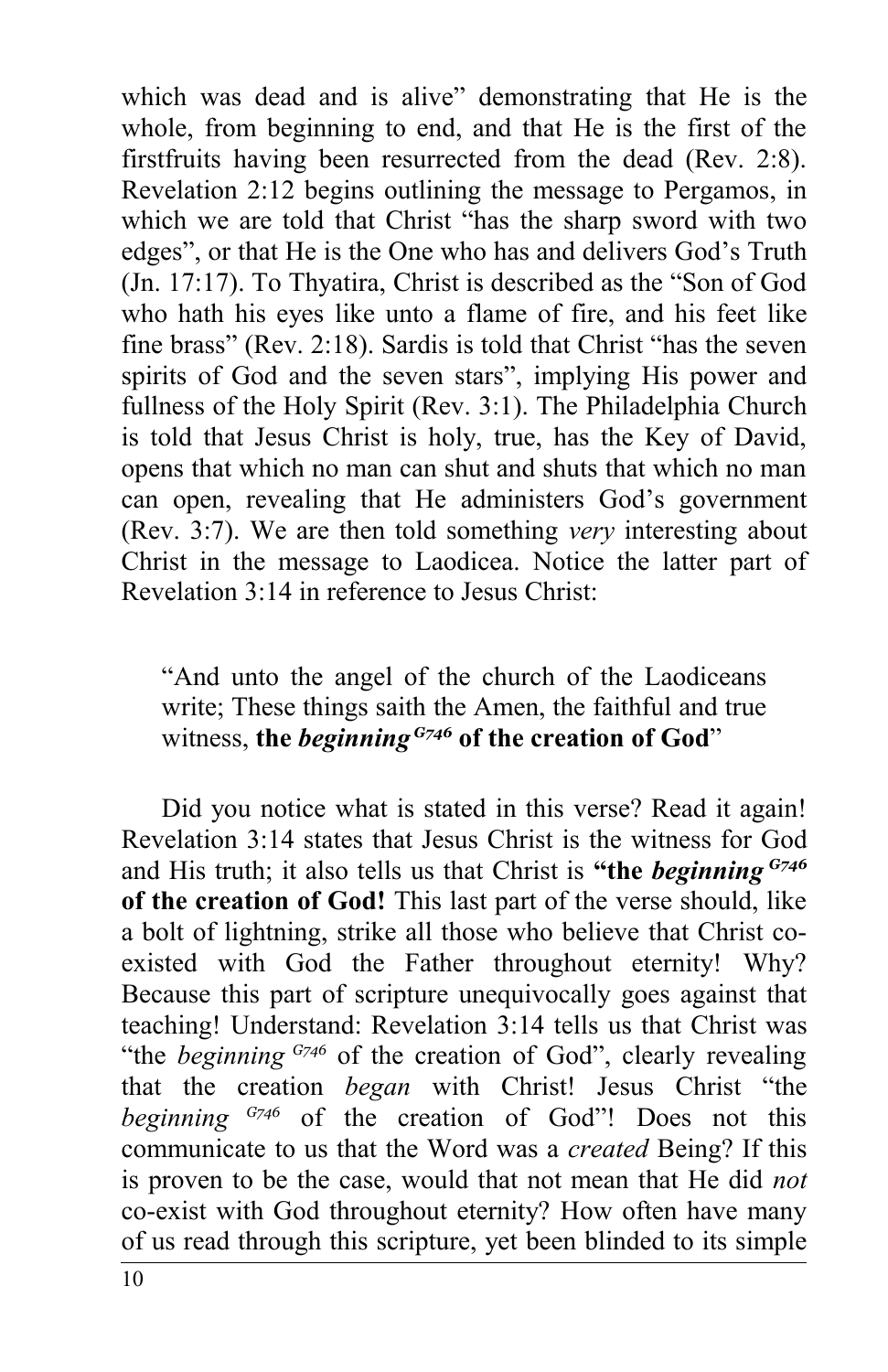and straightforward meaning because of the preconceived idea that the Word co-existed with God throughout eternity? How many have read through this verse and simply not believed it? Now is the time to take notice and search the scriptures to see if other sections of the Bible confirm this Truth and discuss it in more depth!

#### **Strong's 746 = first in sequence**

Before moving on to other sections of scripture, let us first focus on that which is stated and revealed in Revelation 3:14, study it and then verify it with other verses in the Bible to ensure and confirm its accuracy. Remember: Revelation 3:14 tells us that Christ is "the *beginning G746* of the creation of God". We cannot just skim over these clear words and ignore them simply because they might not conform with what we might already believe! The word "beginning" in Rev. 3:14 is translated from the Greek word "arche" and is listed as number 746 in Strong's concordance. Strong's gives the following definition for the word "arche":

"**a commencement, or (concrete) chief (in various applications of order, time, place or rank): beginning,** corner, (at the, the) **first** (estate), magistrate, power, principality, **principle**, rule".

With this definition in mind, we can see that Rev. 3:14 clearly communicates to us that, *in order of time*, *Christ is the very first of God's creation*. This is a powerful scripture with deep meaning! It tells us that Christ is the *commencement* of God's creation. We are told that Christ is the *beginning* or the *first* of God's creation in order of time! Who can argue with such clear communication from Almighty God?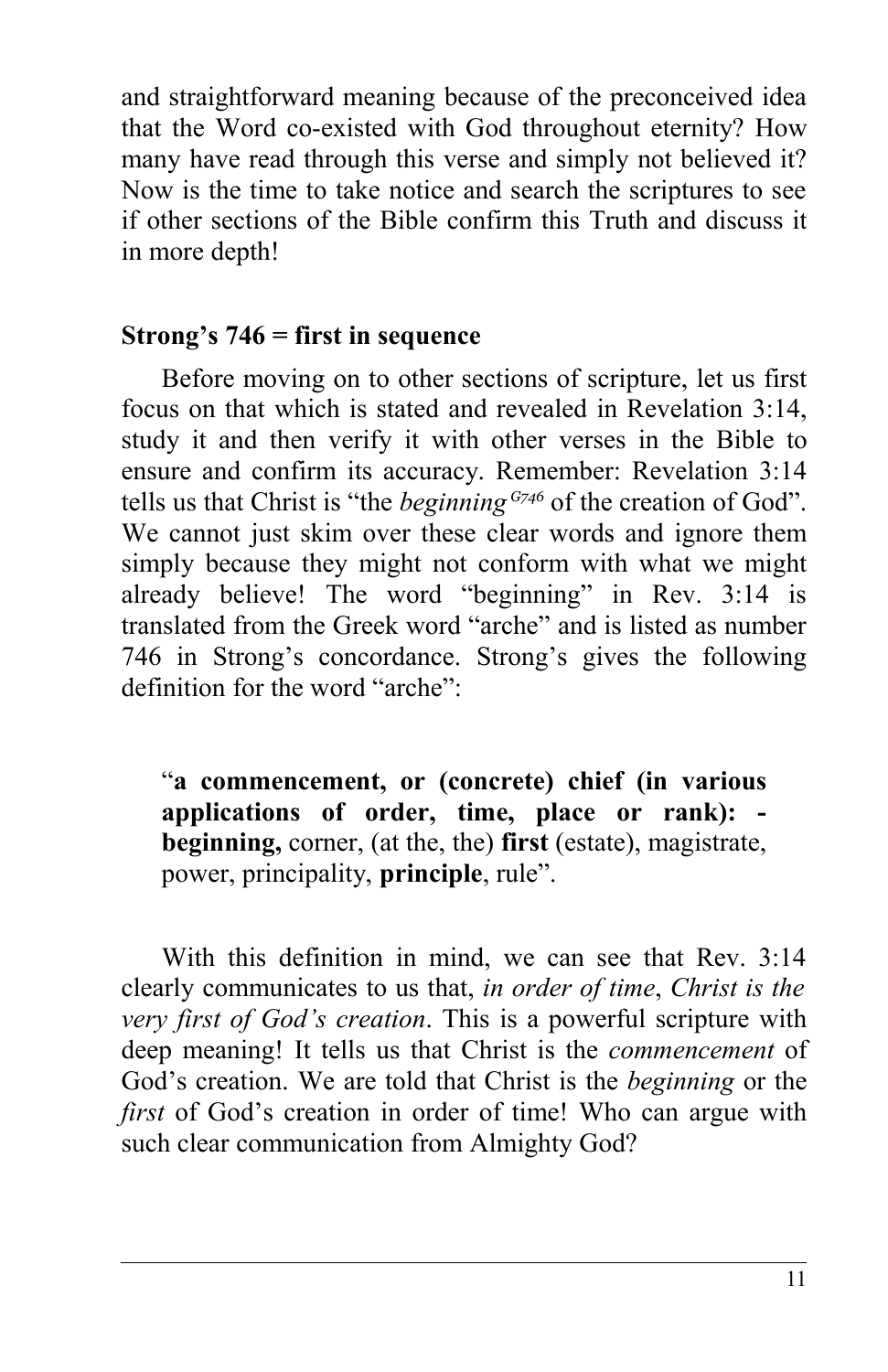To further confirm that the word "beginning" (Strong's 746) in Revelation 3:14 reveals that Christ was the "first" (in time order) of God's creation, we shall take a look at a few scriptures where the word "beginning  $G746$ " is more accurately translated as "first" in the New Testament. Notice the following scriptures:

"And the angels which kept not their *first G746* estate, but left their own habitation, he hath reserved in everlasting chains under darkness unto judgment of the great day" (Jude 1:6).

"For when for the time ye ought to be teachers, ye have need that one teach you again which be the *first G746* principles of the oracles of God; and are become such as have need of milk, and not of strong meat" (Heb.5:12).

"This *beginning G746* of miracles did Jesus in Cana of Galilee *[referring to Christ's first miracle during His earthly ministry, that of turning water into wine]*, and manifested forth his glory; and his disciples believed on him" (Jn. 2:11).

By now there should be no doubt in the readers' mind that Revelation 3:14 means exactly what it states, that *Christ is the first G746 of God's creation*! This signifies that the Word is a *created* Being! However, students of the Bible will know the importance of searching the scriptures to ensure that there is more supporting evidence. One verse in the Bible is not enough on which to base a teaching. We must search the scriptures and collect all that is relevant to a subject in order to clearly understand God's communication on that subject.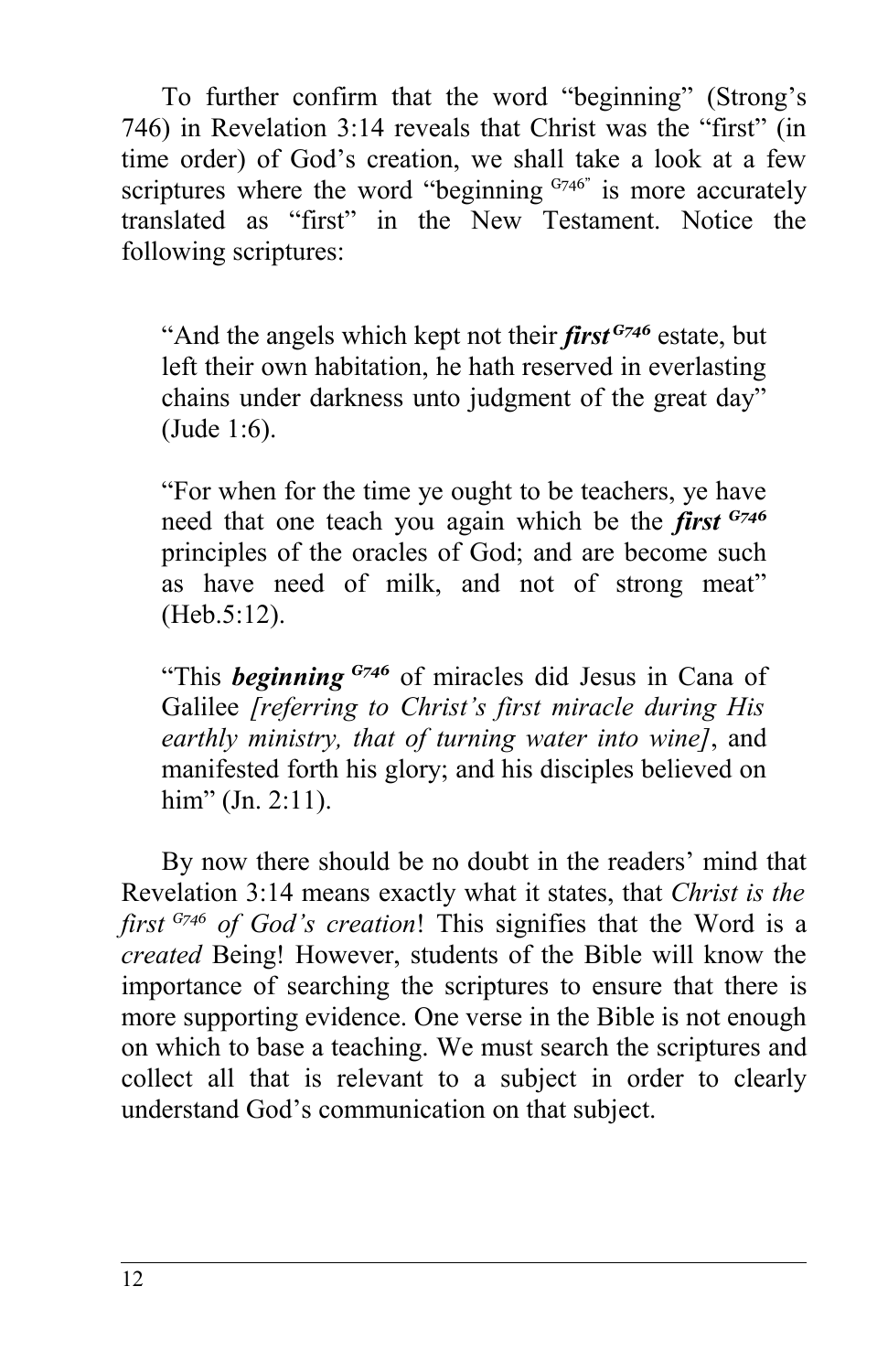#### **"Appointed"**

We will search the Word of God to ensure that what is translated in Revelation 3:14 is in fact an accurate translation and is supported by other scriptures. As we continue this study, the reader will realize that there are many more scriptures in the Bible which confirm that the Word is a created Being. This may come as a shock to many, but is nonetheless what the Bible reveals – and we must believe God's clear communication (Jn. 17:17). Notice what is stated in Hebrews 3:

"Wherefore, holy brethren, partakers of the heavenly calling, consider the Apostle and High Priest of our profession, Christ Jesus; Who was faithful to him that *appointed G4160* him, as also Moses was faithful in all his house" (vs. 1-2).

Here, scripture tells us that Jesus Christ was faithful to God His Father "who *appointed*<sup>G4160</sup> Him"! To understand the deep meaning being communicated to us in this verse we must understand that the word "appointed" is a regrettable translation for the word "made"! The word "appointed" in verse 2 is translated from the Greek word "poieo" and is number 4160 in Strong's concordance. Significantly, the word "poieo" is *only* translated as "appointed" in Hebrews 3:2 and is nowhere else translated as such, which clearly indicates that it is a mistranslation. In other verses "poieo" is translated as "make, made, do or bring forth"! Again we will state: nowhere else, other than in Hebrews 3:2, is the Greek word "poieo" translated as "appointed"! Notice the following definitions for this word "poieo" (number 4160) given to us in Strong's concordance:

"to *make* **or** *do* (in a very wide application, more or less direct)… appoint… **bring (forth)**…cause, commit…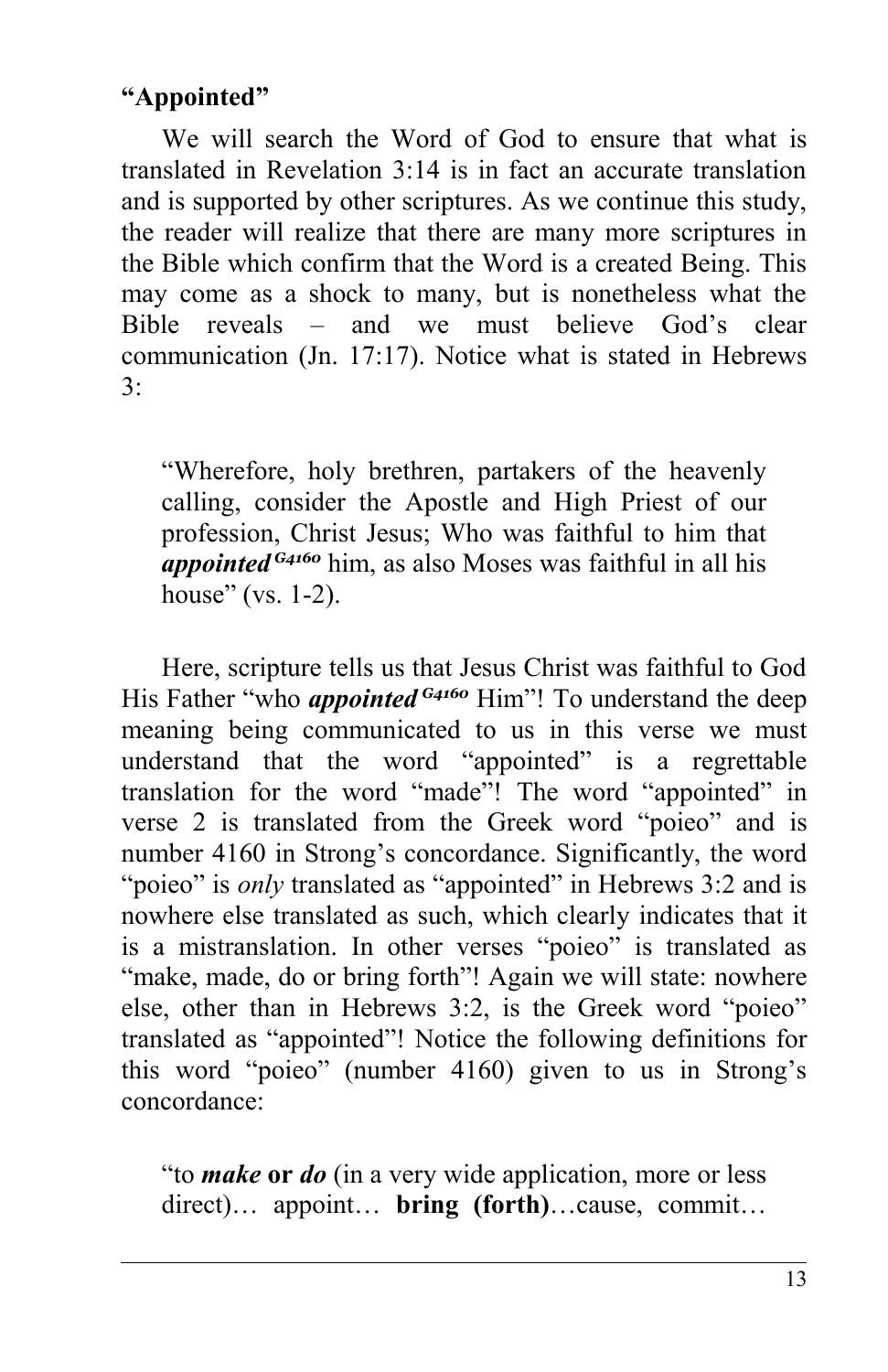**execute**… **make**… provide… **purpose**… raising up… yield".

This definition given in Strong's continues to clarify what is stated in Hebrews 3:2 that God the Father *"made"* Jesus Christ! God the Father "brought forth, executed, purposed, raised up" Jesus Christ! With this in mind, Hebrews 3:1-2 could read, "…Christ Jesus, Who was faithful to Him who *made*<sup>*G4160*</sup> Him...". Scripture is so plain when we allow it to interpret itself.

To completely and irrefutably prove that the word "appointed<sup>G4160"</sup> should be translated as "made<sup>G4160"</sup> in Hebrews 3:2, let us notice a few examples of Bible verses where this word is translated as "made". These examples will continue to solidify the fact that the word "appointed<sup>G4160</sup>" is used in Hebrews 3:2 to convey the Biblical fact that Christ was *madeG4160* or created:

"And when they heard that, they lifted up their voice to God with one accord, and said, Lord, thou art God, which hast *made G4160* heaven, and earth, and the sea, and all that in them is" (Acts 4:24).

"God that *made G4160* the world and all things therein, seeing that he is Lord of heaven and earth, dwelleth not in temples made with hands" (Acts 17:24).

"And he answered and said unto them, have ye not read, that he which *made G4160* them at the beginning *made*<sup>*G4160*</sup> them male and female" (Matt. 19:4).

"But from the beginning  $G<sup>746</sup>$  of the creation God *madeG4160* them male and female" (Mk. 10:6).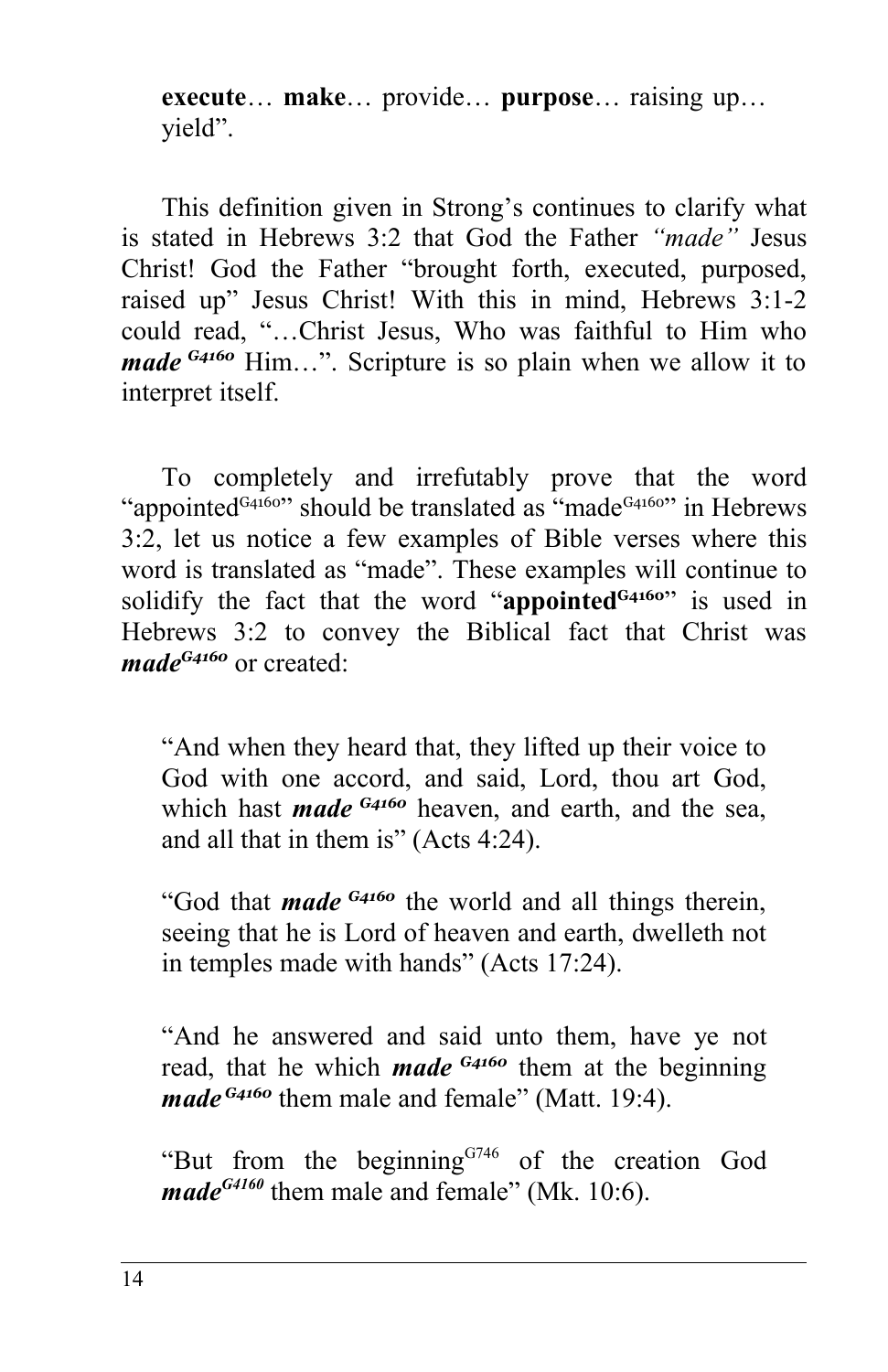"Saying with a loud voice, fear God, and give glory to him; for the hour of his judgment is come: and worship him that *made G4160* heaven, and earth, and the sea, and the fountains of waters" (Rev. 14:7).

"For a good tree bringeth not forth corrupt fruit; neither doth a corrupt tree *bring forthG4160* good fruit" (Lk. 6:43).

There are many other scriptures recorded in the Bible, which confirm that the word "appointed<sup>G4160"</sup> as translated in Hebrews 3:2 literally means "make, made, bring forth $G4160$ ". We will take a look at one final example to make this Biblical point. Hebrews 1<sup>-2</sup> states:

"Hath in these last days spoken unto us by his Son, whom he hath *appointedG5087* heir of all things, by whom also he *made*<sup>G4160</sup> the worlds".

Did you notice that in the above verse the word "appointed<sup>G5087"</sup> (Greek: "tithemi") is used, and so is the word "made<sup>G4160"</sup> (Greek: "poieo")? This verse compares and contrasts these two words, which helps us to clearly and further understand that the Greek word "poieo<sup>G4160"</sup> should have been translated as "made G4160" in Hebrews 3:2 and *not* as "appointed". If God did not want to demonstrate the idea that Christ was a created Being, then He would have no doubt inspired the Greek word "tithemi<sup>G5087</sup>" to be used instead of the word "poieo<sup>G4160"</sup>! Notice Hebrews 3:1-2 again:

"…consider the apostle and High Priest of our profession, Christ Jesus; who was faithful to Him that *appointed G4160* Him…"

With the Biblical proof that we have discussed on the Greek word "poieo" (Strong's 4160), it should be abundantly clear that the true intent of what is stated in Hebrews 3:1-2 should be better translated as: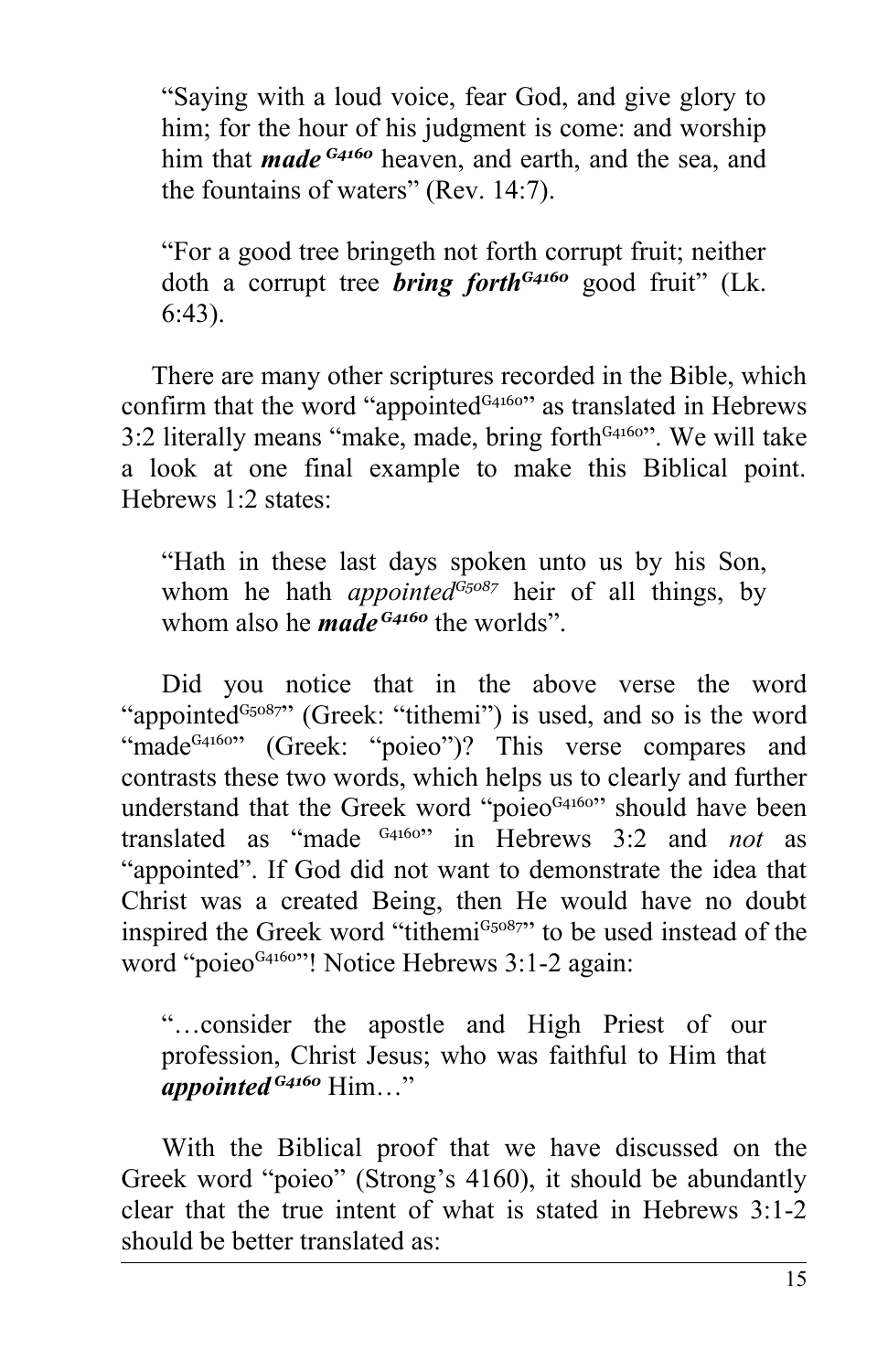"…consider the Apostle and High Priest of our profession, Christ Jesus; Who was faithful to him that  $made^{G4160}$  Him<sup>"</sup>

The Greek Interlinear Bible is extremely clear in its translation. Notice Hebrews 3:1-2 as recorded in the Greek Interlinear Bible:

"…Christ Jesus, faithful Being to the One *making* Him…"

The scriptures discussed above continue to prove that Jesus Christ is a *created* Being! God the Father *created* the Word who later became Jesus Christ! However, there is more overwhelming proof on this subject which is embedded in scripture. As we prayerfully study this subject, we must keep an open mind and allow God to direct us through His communication.

#### **Proverbs 8**

Proverbs 8 is a very revealing passage of scripture when discussing the subject of the Word as a created Being:

"The LORD *possessedH7069* me in the beginning of his way, before his works of old. *I was set up* from everlasting, from the beginning, or ever the earth was. When there were no depths, *I was brought forth*; when there were no fountains abounding with water. Before the mountains were settled, before the hills *was I brought forth*" (Prov. 8:22-25).

The vocabulary used in the above passage clearly demonstrates that whatever is being discussed was "set up" and "brought forth". When one reads the whole of chapter 8, it becomes clearly evident that the subject being discussed is the "Word". To prove this Biblical fact, we will look into the rest of Proverbs 8 as we proceed. Before doing that, let us first of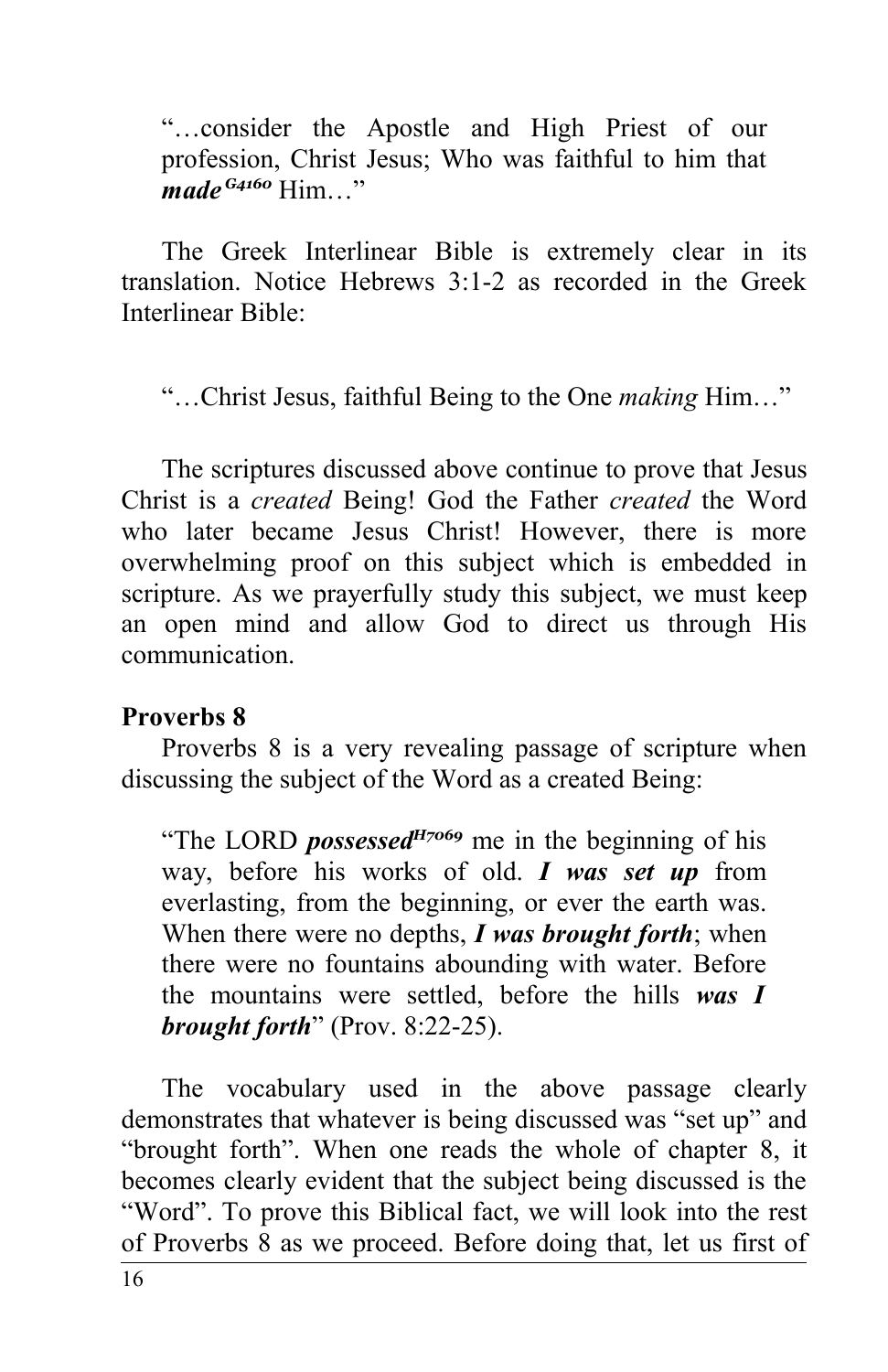all consider the verses listed above. The first word which should grab our attention is the word "possessed". Proverbs 8:22 states: "the Lord *possessedH7069* me". What exactly does this mean? Strong's gives us the following definition for the word *"possessed" (number 7069):*

"A primitive root; *to erect*, that is, **create**, by extension *to procure*…".

With this definition in mind, Proverbs 8:22 could be more clearly translated as, "The Lord *createdH7069* me in the beginning of His way...". God "possessed<sup>H7069</sup>" the Word: God *"createdH7069"* the Word! The Word (who later became Christ) was "set up" "from the beginning" as it states in verses 22 and 23. Proverbs 8:22-25 is repetitive so that God's people understand this clear Truth. These verses state that the Word was "set up", "brought forth" or "*created"* before anything else. He was "the *beginning* [or first] of the creation of God" just as it states in Revelation 3:14.

Following are a few different Bible translations of Proverbs 8:22-25 that offer tremendous clarification on the point here being discussed. Notice:

"**The Lord brought me forth as the first of his works**, before his deeds of old; **I was formed long ages ago**, at the very beginning, when the world came to be. When there were no watery depths, **I was given birth**, when there were no springs overflowing with water; before the mountains were settled in place, before the hills, **I was given birth**…" *(New International Version).* 

"**God sovereignly made me—the first, the basic before he did anything else. I was brought into being** a long time ago, well before Earth got its start. **I arrived on the scene** before Ocean, yes, even before Springs and Rivers and Lakes. Before Mountains were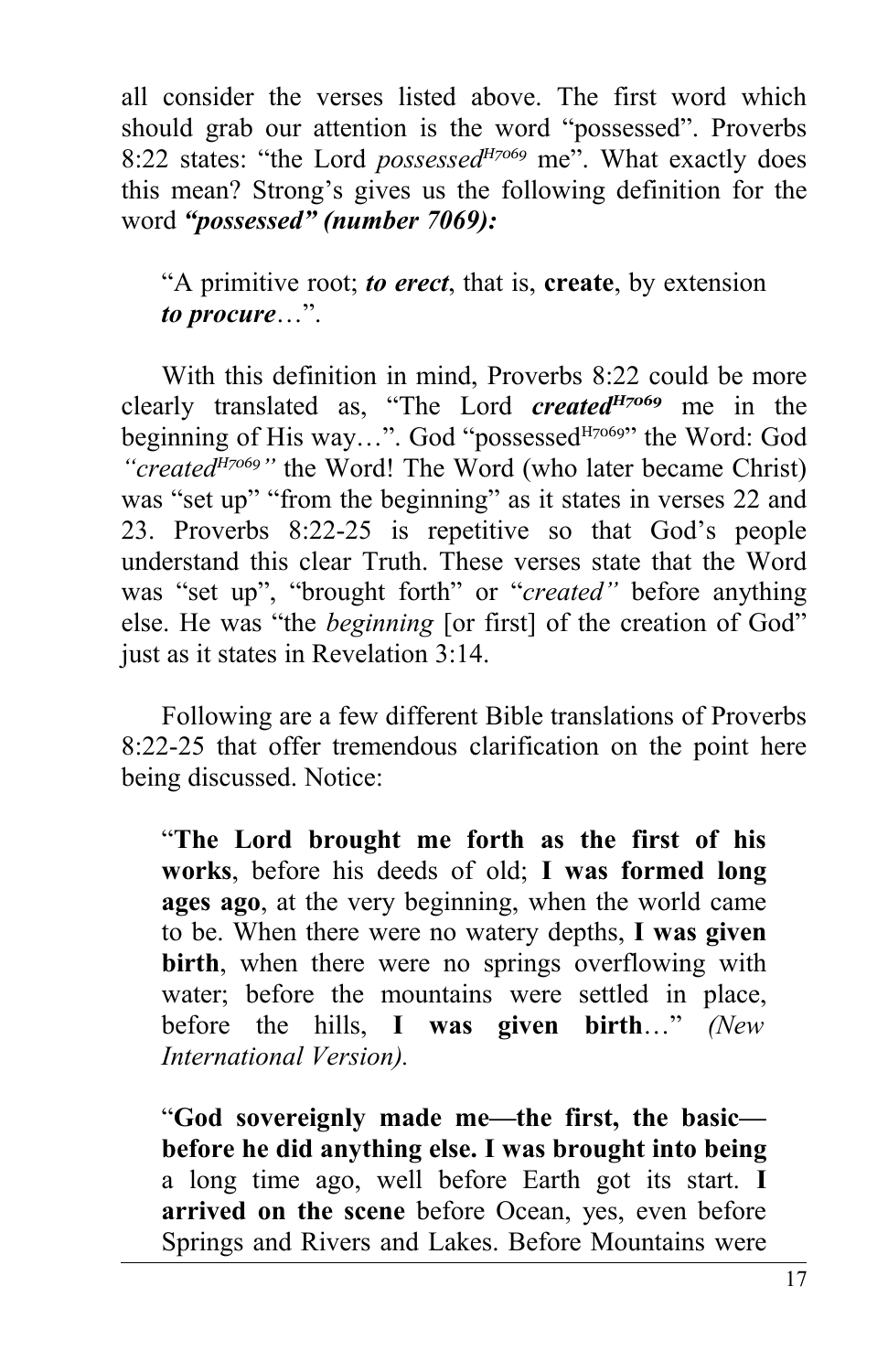sculpted and Hills took shape, I was already there, newborn…" *(The Message Bible).*

"**The Lord formed and brought me forth** at the beginning of His way, before His acts of old. **I was inaugurated** and ordained from everlasting, from the beginning, before ever the earth existed. When there were no deeps, **I was brought forth**, when there were no fountains laden with water. Before the mountains were settled, before the hills, **I was brought forth**…" *(Amplified Bible).*

"From the beginning, I was with the LORD. I was there before he began to create the earth. **At the very first, the LORD gave life to me.** When **I was born**, there were no oceans or springs of water. My birth was before mountains were formed or hills were put in place" *(Contemporary English Version).*

"**The Lord made me** the beginning of his ways for his works. **He established me** before time was in the beginning, before he made the earth: even before he made the depths; before the fountains of water came forth: before the mountains were settled, and before all hills, **he begets me**" *(Septuagint).*

"**The Lord made me** as the start of his way, the first of his works in the past. From eternal days I was given my place, from the birth of time, before the earth was. When there was no deep **I was given birth**, when there were no fountains flowing with water. Before the mountains were put in their places, **before the hills was my birth**…" *(Bible in Basic English).* 

The above verses simplify, further explain and define the original Hebrew text through a number of different Bible translations, that the Word was a *created* Being. Each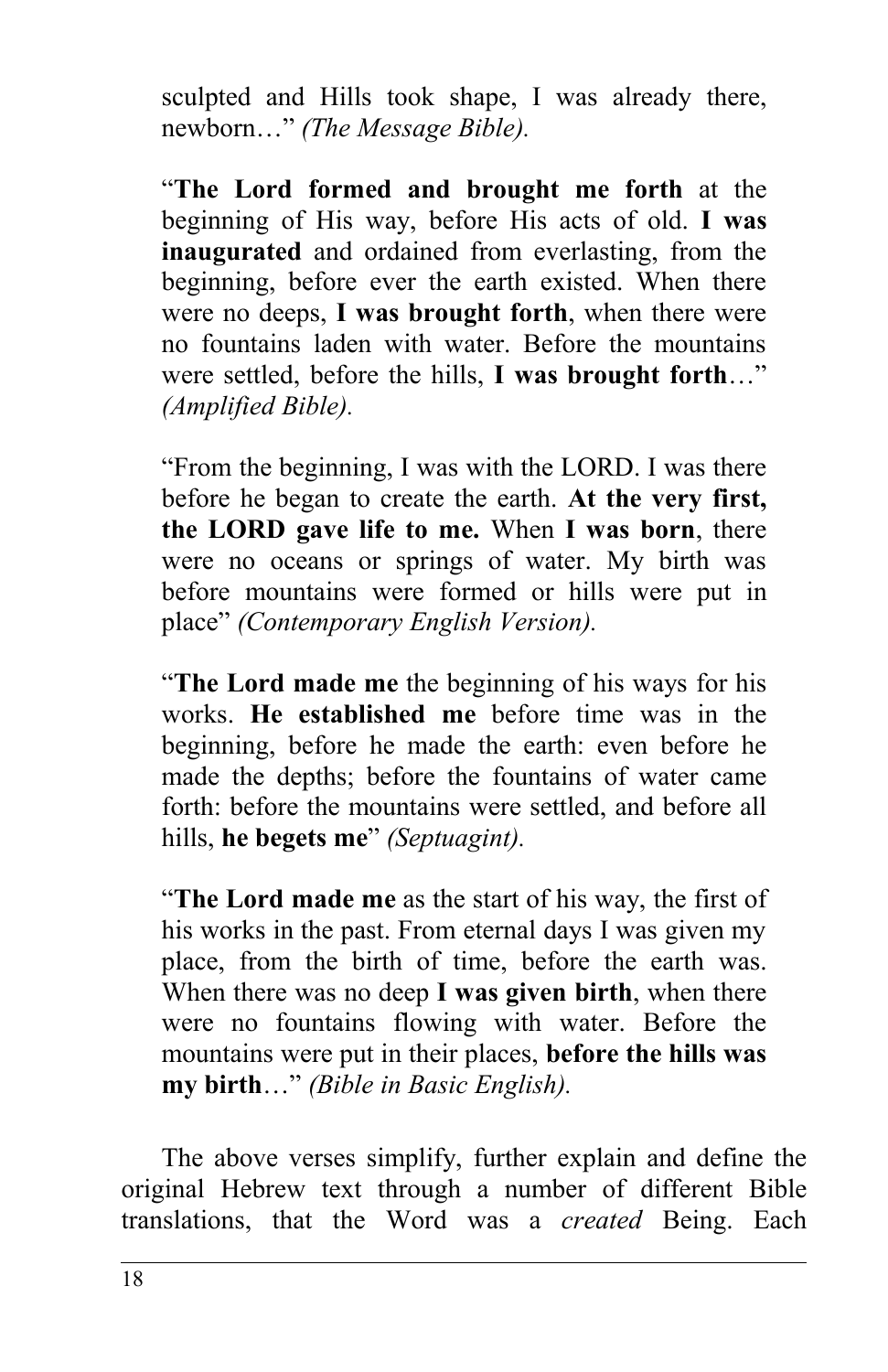translation adds clarity and deepens the meaning of these inspired verses. We need to deeply think about what is being communicated to us in these verses: they state that the Word was created as the first of God's works. The Word was created before anything else was created. The Amplified Bible translation tells us that the Word was formed and brought forth! God gave life to the Word before anything else (NIV)! Clearly, the Word was a created Being.

Of course, some may raise the valid point that Proverbs 8 is discussing Wisdom. However, we must understand that scripture also clearly reveals that Jesus Christ *is* Wisdom! Notice the following scriptures which confirm this:

"But unto them which are called, both Jews and Greeks, *Christ* **the power of God, and** *the wisdom of God*" (1 Cor. 1:24).

Jesus Christ is the Wisdom of God! Proverbs 8:22-25 is referring to the creation of the Word! Notice another verse confirming that Jesus Christ is Wisdom:

"But of him are ye in **Christ Jesus, who of God is made unto us wisdom**, and righteousness, and sanctification, and redemption" (1 Cor. 1:30).

We must continue studying and discussing further verses in Proverbs 8 because they elaborate and clarify this subject:

"Before the mountains were settled, before the hills was *I brought forth*: While as yet he had not made the earth, nor the fields, nor the highest part of the dust of the world. When he prepared the heavens, I was there: when he set a compass upon the face of the depth: When he established the clouds above: when he strengthened the fountains of the deep: When he gave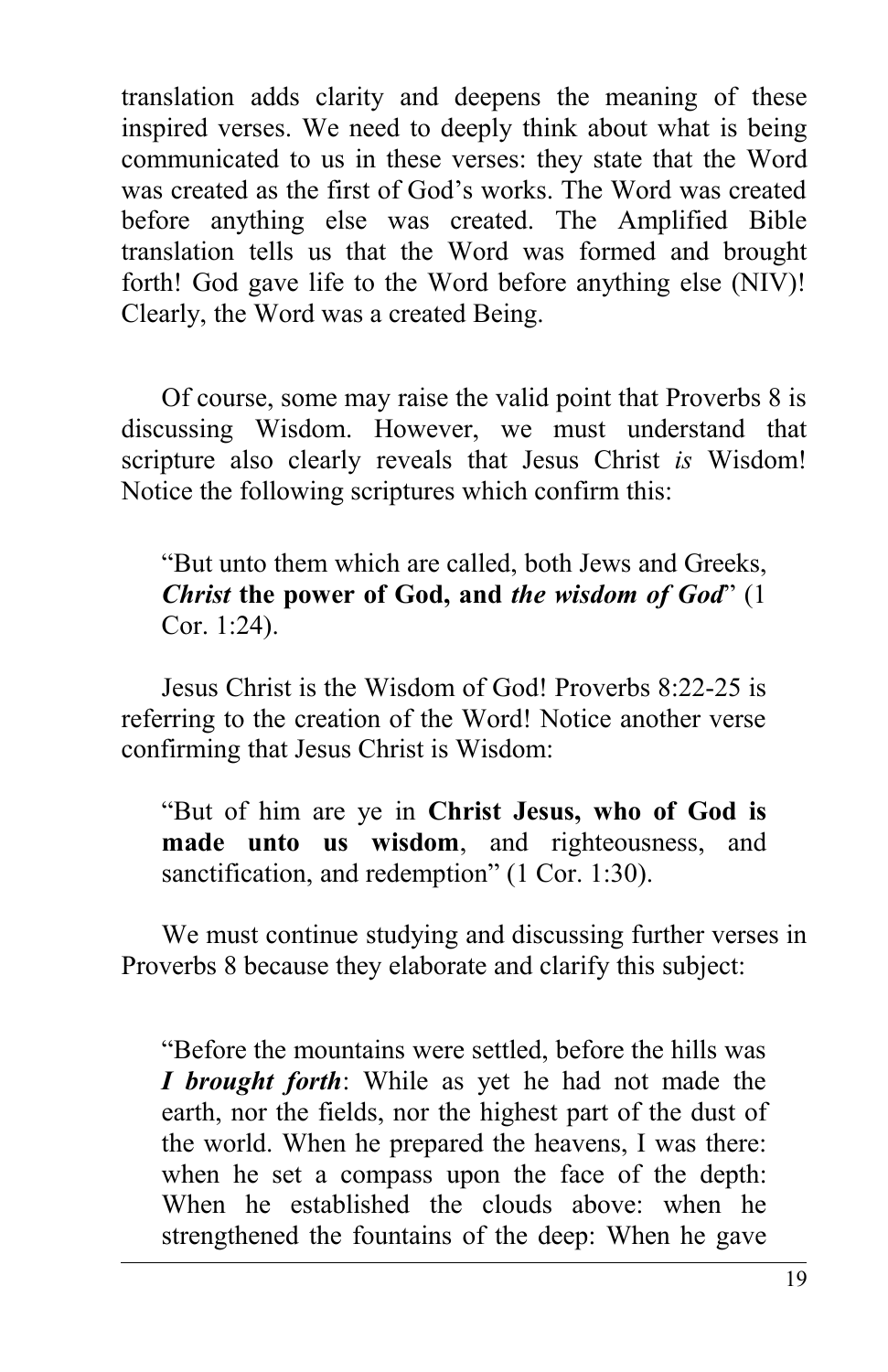to the sea his decree, that the waters should not pass his commandment: when he appointed the foundations of the earth: Then I was by him, *as one brought upH525* with him: and I was daily his delight, rejoicing always before him" (Prov. 8:25-30).

The above verses communicate that the Word was *brought forth* (or created) at some point in history *before* the heavens, the earth and anything in them was created (vs. 25). We are told that God created the heavens, the earth and all that is in them through the Word (Prov. 8:27; Eph. 3:9 etc). Proverbs 8:30 communicates that the Word was "as one brought  $up<sup>H525</sup>$ " by God. Strong's helps us understand the phrase: "as one brought up<sup>H525"</sup>. We are told that this is referring to being "trained, skilled" as an "expert", "workman" or "architect". Let us understand this enlightening Truth which God is opening up to His people: The Word was "brought forth" and personally trained by the God who created Him to be a skilled architect and workman (Strong's 525)! The Word was trained in the way that He should go (Prov. 22:6), and the Word Who was later born on this earth as Jesus Christ *never* departed from it (Prov. 22:6)! The Word (later born as Jesus Christ) demonstrated absolute and unwavering loyalty, love and unity to God His Father, just as a loyal son would demonstrate loyalty, love and unity to his parents! The Word was a "delight" to His Father, "rejoicing always before Him" (Prov. 8:30). God trained the Word in the way that He should go and His Son never departed from it. God trained the Word in every possible way, including architectureH525! Scripture tells us that *the Word is a master architect!* Notice the following Bible translations of Proverbs 8:30 which correctly and clearly communicate the intended meaning of the verse originally inspired in the Hebrew language. This verse, as do many others in Proverbs 8, also confirms that what is being discussed has to do with a created Being – the Word: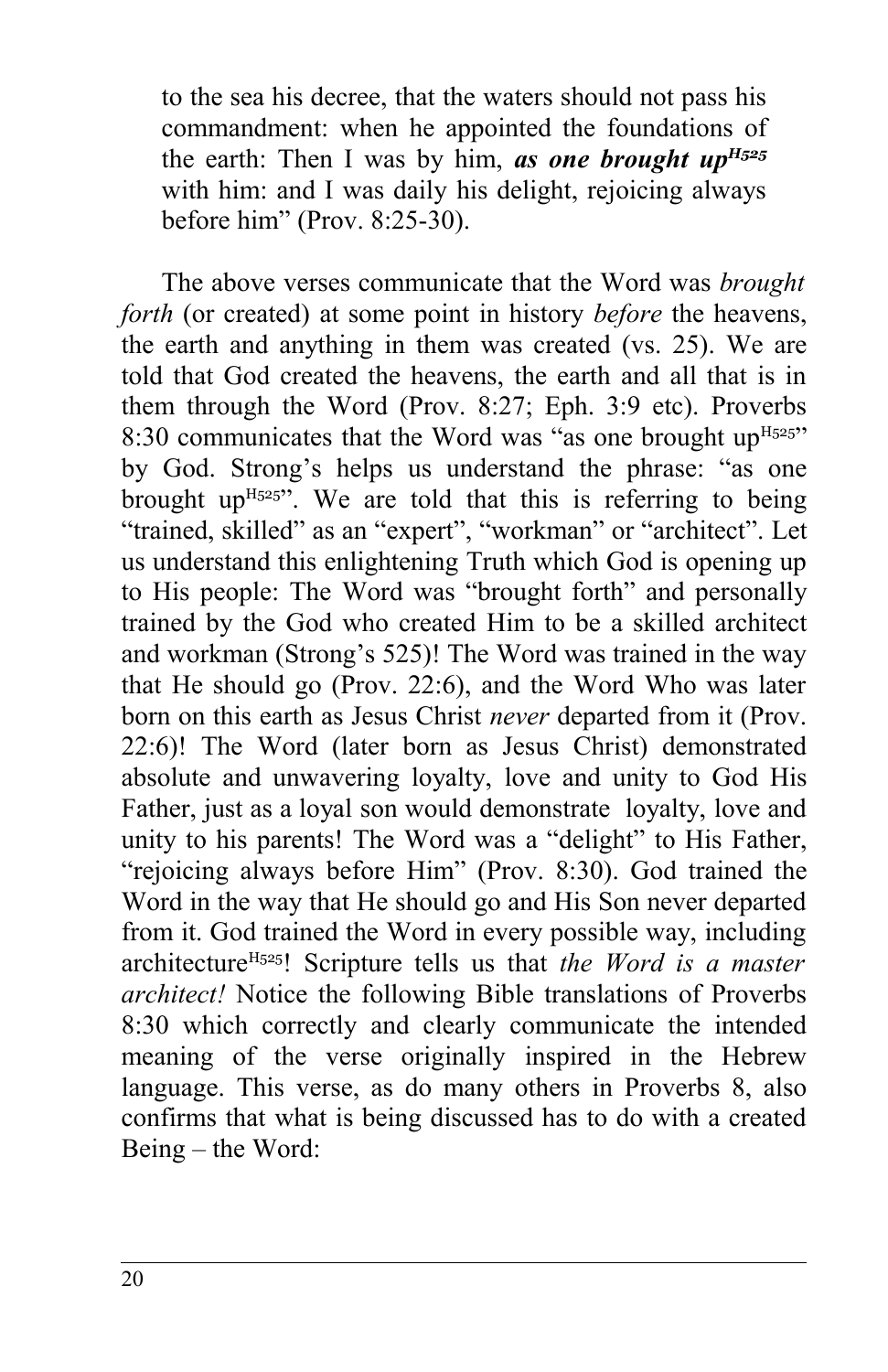"Then *I was beside Him as a master craftsman*, and I was daily His delight…" *(New King James Version).*

"*I was the architect at His side.* I was his constant delight…" *(New Living Translation).*

"Then *I was by him, [as] one brought up [with Him]:* and I was daily [His] delight…" *(World English Bible).*

"Then *I was by Him [His] nursling*, and I was daily his delight…" *(Darby Bible translation)* **[Note: Nursling = "a little baby at the breast",** *Encarta dictionary*].

By piecing the various scriptures together we are told that the Word was created (Rev. 3:14; Prov. 8:22-25 etc), and was trained by God as a master craftsman and architect Who was constantly by His side (Prov. 8:30). Before the heavens, earth, and all things that are in them were created, the Word was created and was daily the delight of God! From the moment the Word was created, He was beside God being taught and trained by Him. After God created the Word and trained Him, God began creating all things through the Word (Eph. 3:9). What a wonderful, detailed picture is being shown to us by God the Father! God the Father is the Supreme God Who first created the Word, and then created all things through the Word.

#### **In the Beginning**

Now let us discuss the first two verses in John 1. These verses state:

"In the beginning was the Word, and the Word was with God, and the Word was God. The same was in the beginning with God" (Jn.1:1-2).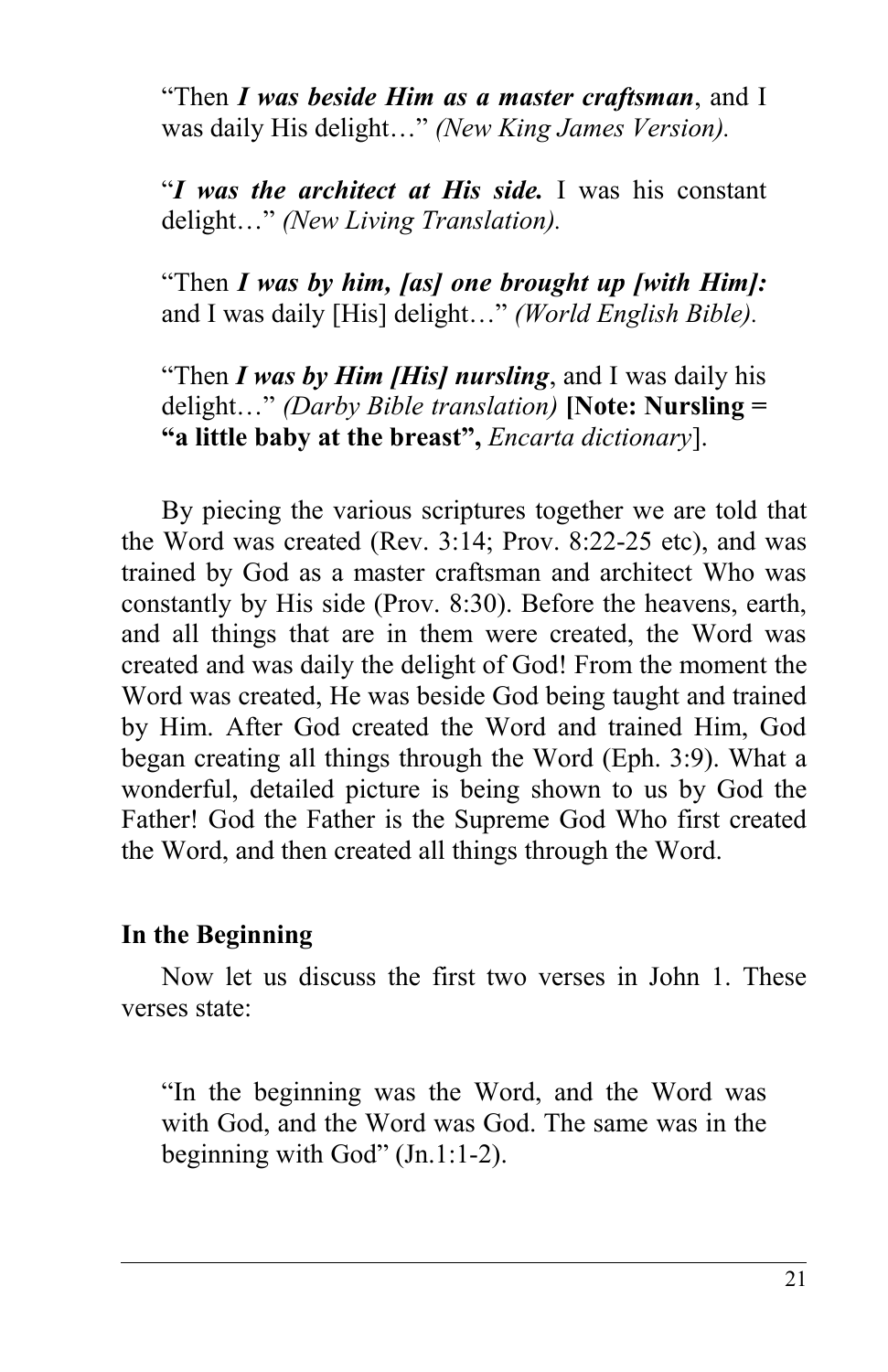Verse 1 starts out by using the phrase *"in the beginning".* We have traditionally believed, and many still teach, that these first two verses in John 1 reveal that God and the Word both co-existed in eternity. This is a false assumption and is not a true representation of what is stated in this scripture! Why? Because *eternity has no beginning -* yet John 1:1 specifically refers to *a beginning*! This verse must be referring to a specific time in history, otherwise it would not refer to a "beginning". To understand the time setting of this verse, we need to understand what scripture means by the phrase "in the beginning". Strong's Concordance tells us that the phrase "the beginning" would be better translated as "*a* beginning". "A beginning" is being referred to in John 1:1! Whenever a "beginning" is mentioned, it would have to refer to a *specific* time in history. Whichever way one looks at it, the "beginning" discussed in John 1:1 has to have a starting point which has a definite time, otherwise it is not a "beginning". **The "beginning" discussed in John 1:1 is simply referring to a specific time in history when God and the Word were both in existance.** Therefore, it must be referring to a time after the Word was created. This verse does not indicate that both God and the Word co-existed throughout eternity! It simply does *not* state this!

It seems logical and obvious that the "beginning" discussed in John 1:1 is the "beginning" discussed in Genesis 1:1. There is *nothing* in scripture to make us think differently. Notice what is stated in Genesis 1:1:

"In the *beginning* God created the heaven and the earth".

The "beginning" discussed in Genesis 1:1 is referring to the beginning of the creation of the heavens and the earth. This is "a beginning" – it is referring to a specific time in history! As Herbert W. Armstrong correctly stated over several years, the word "God" in Genesis 1:1 is translated from the Hebrew word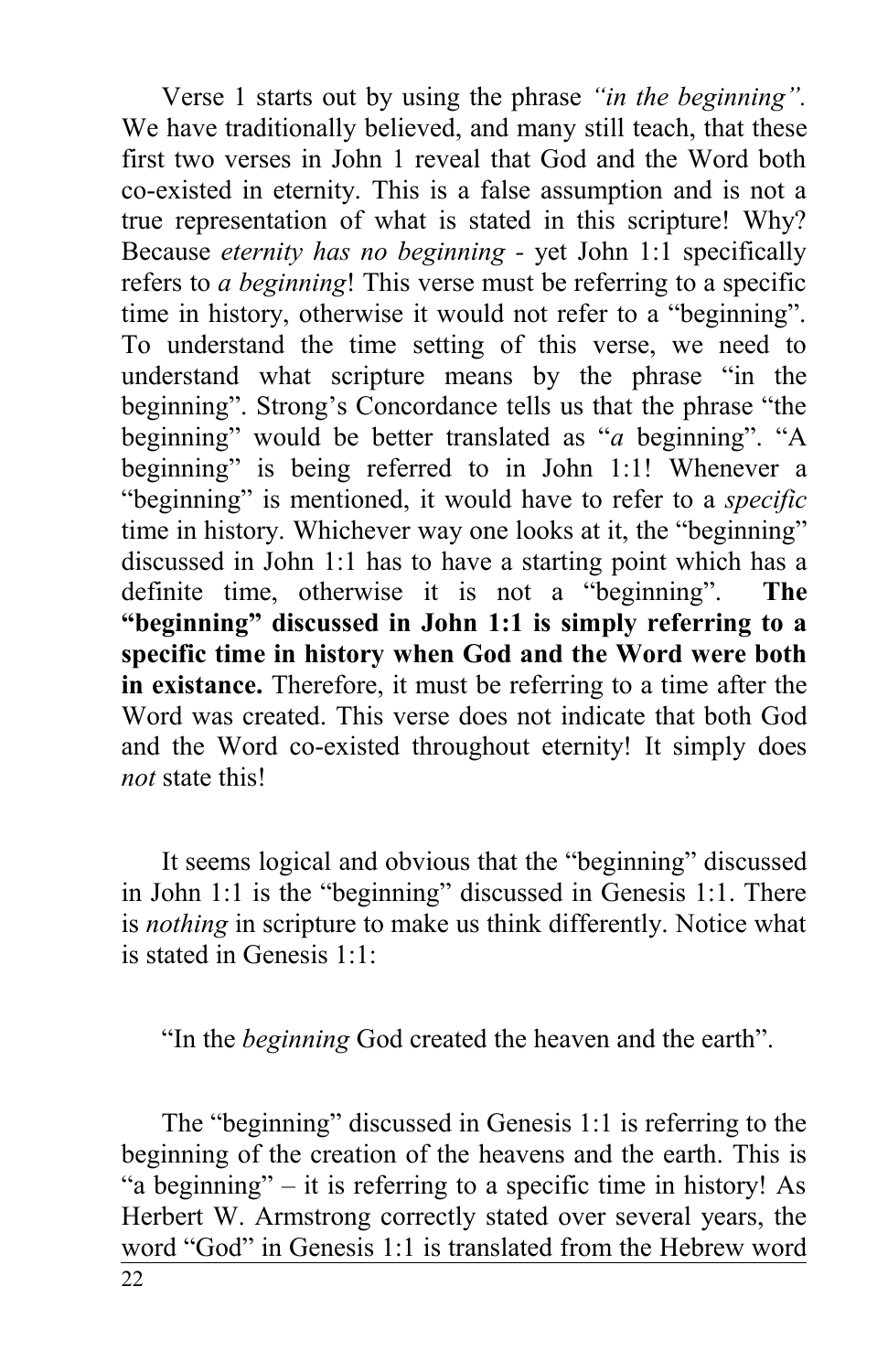"ElohimH430", a uniplural word such as the word "church". "Church" is a singular word, but is plural in form (i.e. one church [singular] is made up of many members [plural]). This is the same with the Hebrew word "Elohim". "Elohim" is a singular word, but plural in form indicating that at the time being referred to in Genesis 1:1, there were two Personages. Evidently, Genesis 1:1 is very closely linked with John 1:1. John 1:1 tells us that "in the beginning was the Word, and the Word was with God" – *two Personages!* Genesis 1:1 defines the term "in the beginning", stating that it is referring to the time when the heavens and the earth were created. Genesis 1:1 also tells us that  $God^{H430}$  (Elohim, more than one Being) created the heavens and the earth. We know that the word "Elohim" indicates more than one Personage. John 1:1 not only confirms this, but also states that "in the beginning", (i.e. when the heavens and the earth were created), there were *two* Personages: God and the Word – just as Genesis 1:1 infers through the uniplural Hebrew word "Elohim"! Is it not overwhelmingly clear that Genesis 1:1 and John 1:1 define each other? Is it not so obvious that both scriptures refer to the same time in history? Is it not so clear that John 1:1 defines the uniplural word for "God" (Hebrew: Elohim), which is used in Genesis 1:1 confirming that there were *two* God Beings in the beginning, when the heavens and the earth were created? John 1:1 does not tell us that God and the Word co-existed throughout eternity! In fact, there is not a single verse in the Bible to indicate that God and the Word co-existed throughout eternity. Genesis 1:1 and John 1:1 merely state that at "a beginning" – at a certain time in history when the heavens and the earth were created – there existed two God Beings, God the Father and the Word.

Notice the following scripture which defines *"beginning"* as having a starting point with a definite time: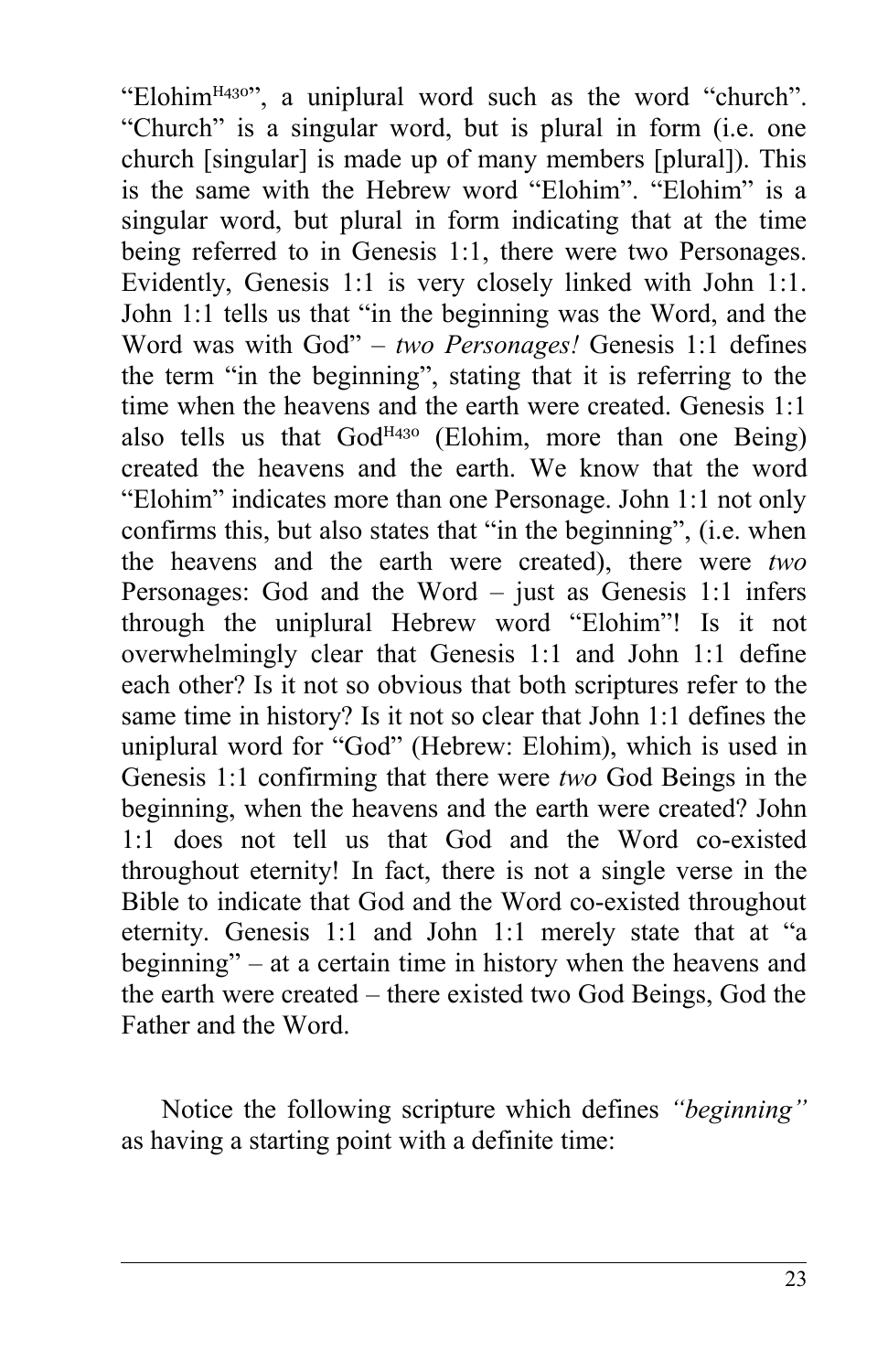"The Lord possessed *(made)* me in the beginning of his way, before his works of old. I was set up from everlasting, *from the beginning, OR ever the earth was*" (Prov. 8:22-23).

Since we know that God created all things in heaven and on earth through the Word, (Jn. 1:3, Eph. 3:9, Col. 1:16 etc), the "beginning" spoken of in John 1:1 is, of course, referring to a point in time after the Word was created but prior to the creation of all other things including the heavens, the earth and all that is therein. "The beginning" discussed in Genesis 1:1 and John 1:1 is evidently referring to the same point in time in history - a time *after* the creation of the Word.

#### **One God**

We have already seen a number of scriptures which communicate the fact that the Word is a created Being. Now we will see that God the Father is the only true, original God who has inhabited eternity. He has no beginning and no end. As we discuss some verses which confirm these statements, the Truth that the Word is a created Being is further given irrefutable Biblical support.

Notice carefully what is stated in the following scriptures:

"And *this is life eternal, that they might know thee the only true God*, and Jesus Christ whom thou hast sent. I have glorified thee on the earth: I have finished the work which thou gavest me to do" (Jn. 17:3-4).

Christ is here confirming that there is one "only true God". Statements such as this are found throughout the four gospels and in other books of the New Testament. However, as we have just seen, in John 17:3-4 Christ makes a clear connection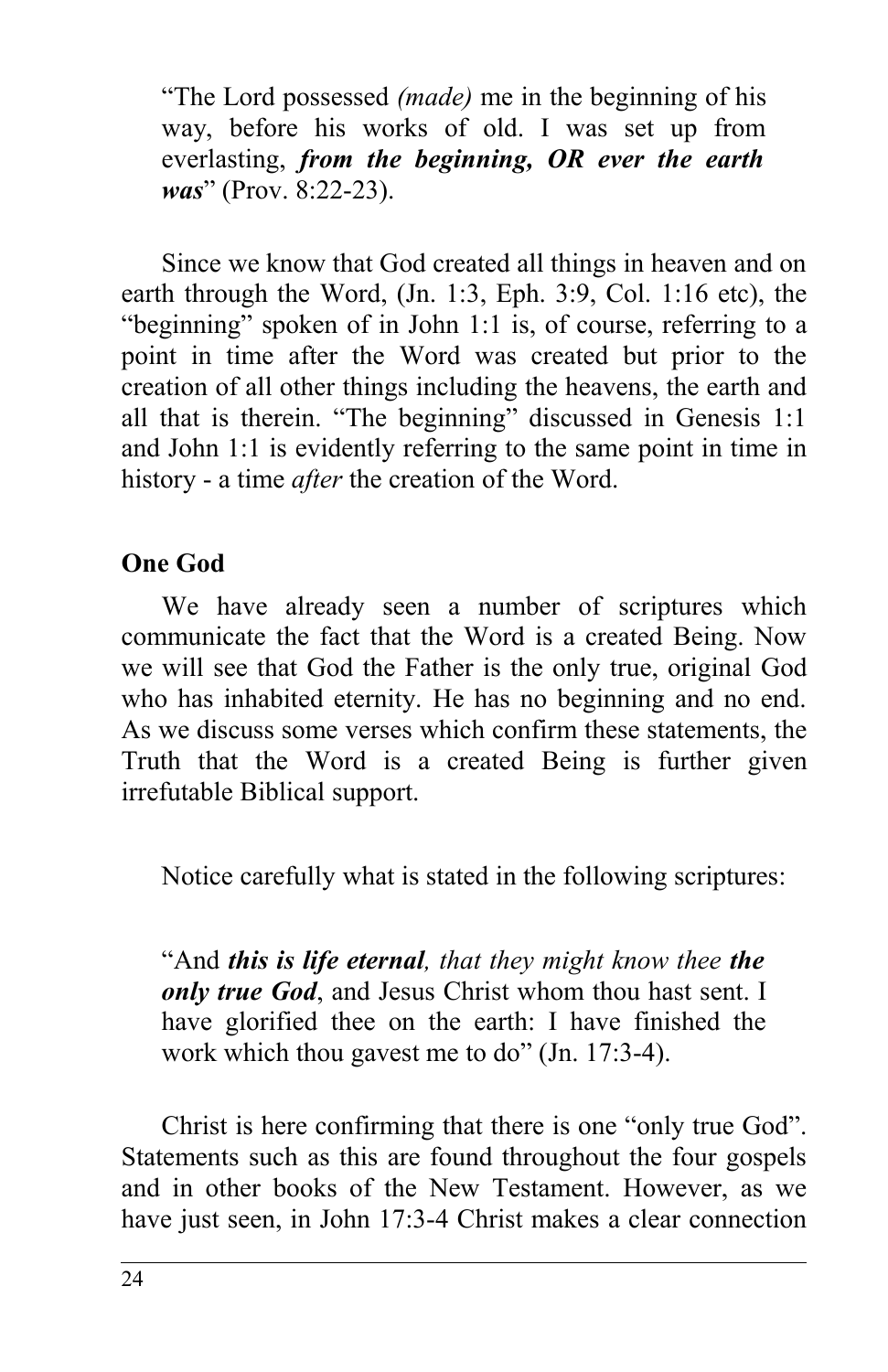between "eternal life" and the one "only true God". Referring to God the Father, Christ states: "*this* is life eternal" (vs. 3)! These words indicate that God the Father is the only one true God who is *eternal*, indicating that the Father is the only Being Who has life without beginning and without end. *God the Father is eternal* (Deut. 33:27 etc), while *Jesus Christ is everlasting* (see Is. 9:6)! Let us be sure to understand: scripture indicates that God the Father is the only God *who existed in eternity* (and has no beginning), while the Word is a created God Being (therefore has a beginning) and is lower in rank. In John 17:3-4 Christ is evidently contrasting the life of the Eternal Father with that of the Everlasting Christ: God the Father's life is without beginning and has no end (i.e. He is *eternal*, Deut. 33:27), while Christ's life is with beginning but has no end (i.e. He is *everlasting*, Is. 9:6). Scripture indicates that God the Father created the Word as a God Being. The Bible is replete with scriptures which communicate this Truth to us.

Notice another scripture in 1 John 5, which correlates with John  $17.3$ 

"And we know that the Son of God is come, and hath given us an understanding, **that we may know him that is true**, and we are in him that is true, even in his Son Jesus Christ. **This is the** *trueG228* **God, and eternalG166** (perpetual) **life**" (vs. 20).

Jesus Christ came to this earth to give us a deeper understanding about the Father Who is eternal, which means that He is without beginning and without end. While Jesus Christ was created in the image of God, as a God Being, *only God the Father is eternal!* We must understand that God the Father is eternal (Deut. 33:27) and Jesus Christ is everlasting  $(Is. 9:6).$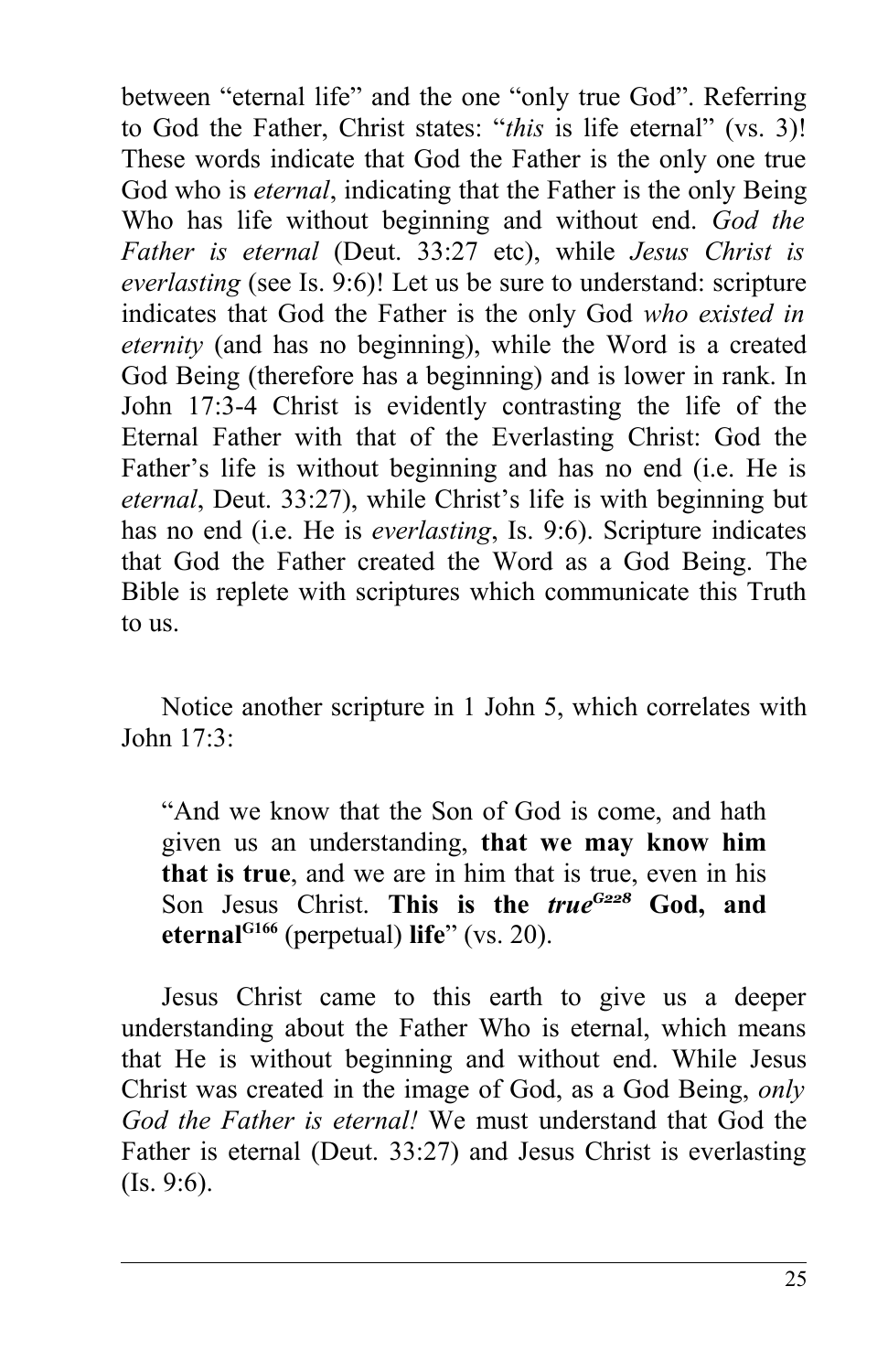Notice a few other scriptures which expand on this Truth:

"For **there is one God**, and one mediator between God and men, the man Christ Jesus" (1 Tim. 2:5).

Let us take a look at what Christ Himself stated about His Father and God *after His resurrection*:

"Jesus saith unto her, Touch me not; for I am not yet ascended to my Father: but go to my brethren, and say unto them, **I ascend unto my Father, and your Father; and to my God, and your God**" (Jn. 20:17).

The apostle Paul clearly understood this concept and expounded upon it in His writings. Notice what he wrote in 1 Corinthians 8:

"As concerning therefore the eating of those things that are offered in sacrifice unto idols, we know that an idol is nothing in the world, and that *there is none other God but one*. For though there be that are called gods, whether in heaven or in earth, (as there be gods many, and lords many,) But to us *there is but one God, the Father***,** of whom are all things, and we in him; and one Lord Jesus Christ, by whom are all things, and we by him" (1 Cor. 8:4-6).

Is it not so clear that there is one true, original God who inhabits eternity? In the above verses Paul clearly stated that "there is none other God but one…*the Father*". James 2:19 corroborates:

"Thou believest that there is **one God**; thou doest well".

Notice Ephesians 4:4-6: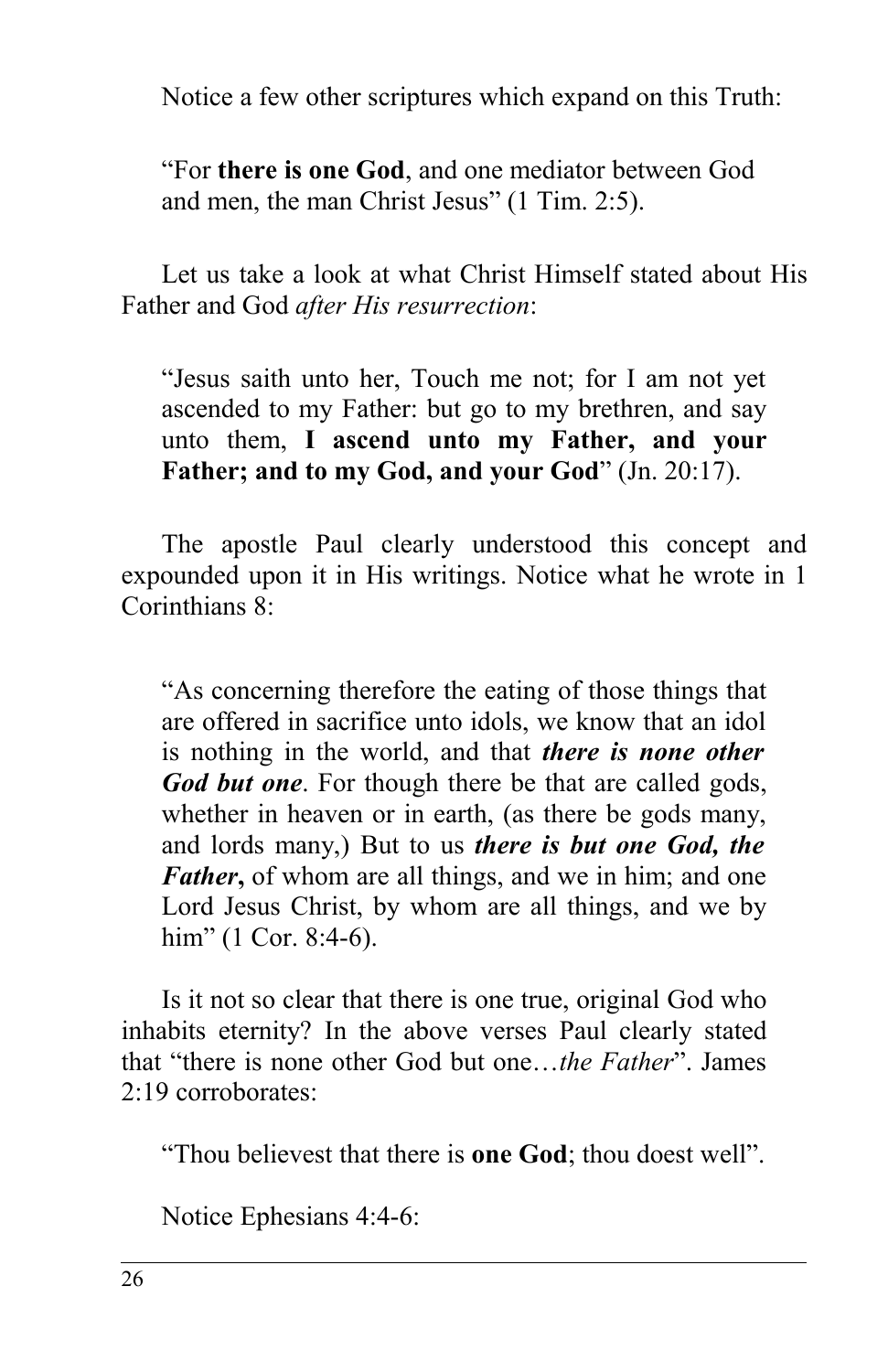"There is one body, and one Spirit, even as ye are called in one hope of your calling; One Lord, one faith, one baptism, *One God* **and** *Father of all*, who is above all, and through all, and in you all".

*God the Father is the Father of all*, including Jesus Christ. The fact that Christ is called the Son of God indicates that the Son was created by the Father. Let us think about this on the physical level: the word "son" indicates "offspring". A father and mother who give birth to a son have their blood running through that son. He is a part of them; they had a part in his "creation". The son is their offspring. When a son is born into a family, his parents had a part in "making" that son; had he not come out of them he would not be their true son! This is the same with the Word who later came to this earth as Jesus Christ. The fact that He is called a Son indicates that He is the "offspring" of His Father, and thus created by Him. If He was not a created Being, as many believe, then Christ should perhaps be more appropriately known as a brother to the Supreme God! Why call Him a Son if He did not come out of Him, or if He was not created by God (the Father)? As already stated, if He is not an offspring of the Father, then He would not be called a Son, but a Brother! Of course, this is a preposterous claim because we know that Christ is the Son of God (Matt. 4:3, Matt. 8:29, Matt. 14:33 etc). The point being made is that, as scripture attests, the Word was created by God and is thus appropriately known as His Son *(or His offspring).* We do not know for sure, but God the Father may have very possibly taken a part of Himself to create the Word, just as God took a bone out of Adam to create Eve. In this way the Word, was created in the express image of the Father.

#### **Express** *image* **of God**

Hebrews 1 gives us more information that sheds light on this subject that Christ is a created Being. Notice: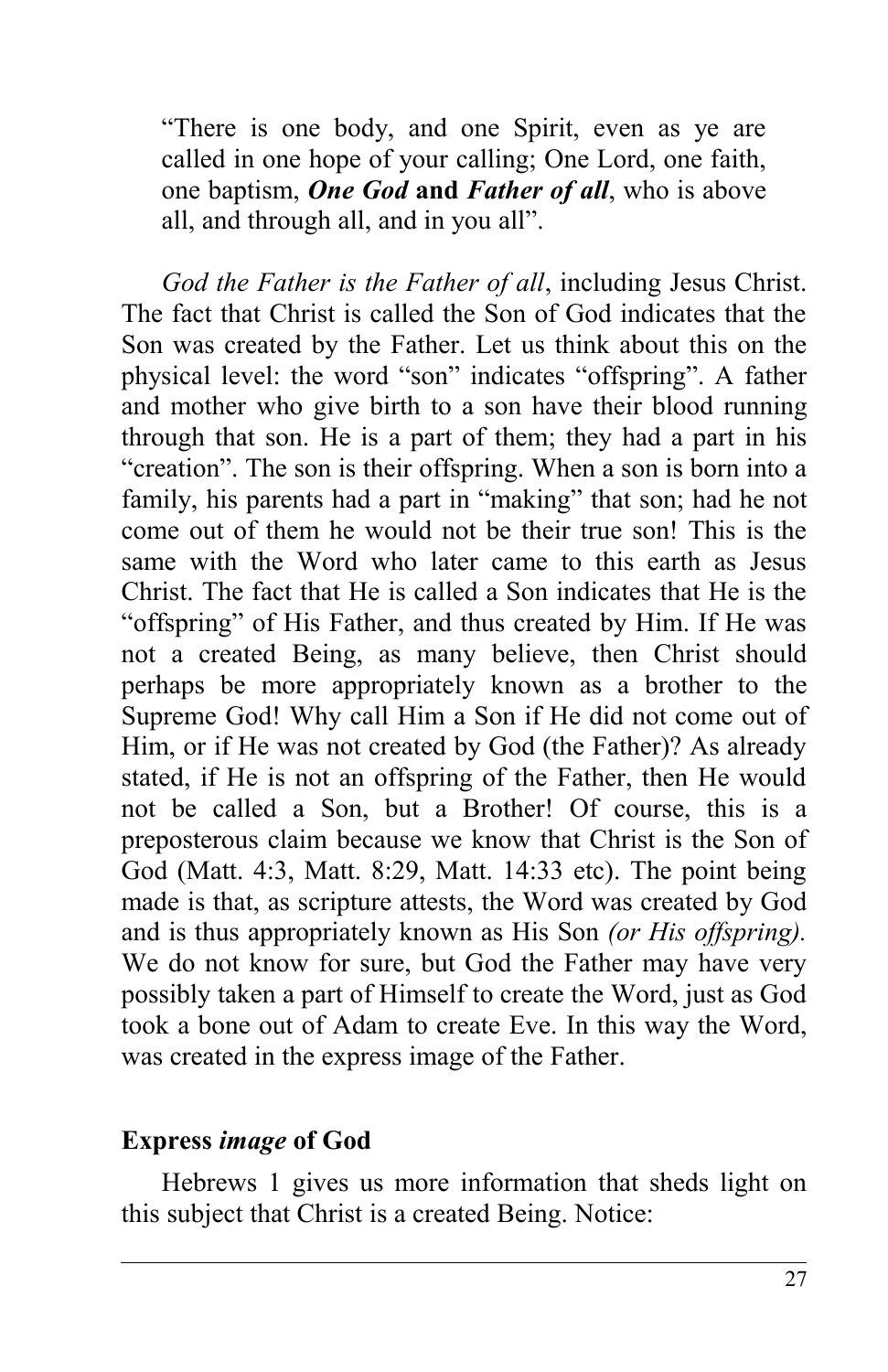"God, who at sundry times and in divers manners spake in time past unto the fathers by the prophets, Hath in these last days spoken unto us by his Son, whom he hath appointed heir of all things, by whom also he made the worlds; Who being the brightness of his glory, **and the express image of his person**, and upholding all things by the word of his power, **when he had by himself purged our sins**, **sat down on the right hand of the Majesty** on high; **Being made so much better than the angels**, as he hath by inheritance obtained a more excellent name than they" (vs. 1-4).

There are three phrases in the above verses, which have been bolded for ease of reference. These phrases need to be discussed in some detail as they help us to understand this subject further. Notice:

**1)** In Hebrews 1:3 we are told that **Christ is the express** *image* **of God**. We need to think about what this means. The word for "image" in verse 3 is 5481 in Strong's. Strong's gives us this information:

"From the same as G5482; a *graver* (the tool or the person), that is, (by implication) *engraving* (["character"], the *figure* stamped, that is, an *exact copy* or [figuratively] *representation*): - express image.

Here God the Father is stating that Christ is the *image* and the character of God. Strong's further tells us that Christ is an "image" or *"exact copy"* of God the Father. A "copy" of something is not the original – *it is a copy!* The point here being made is that the supreme God was the "engraver" (Strong's 5482) Who created an "exact copy" or "exact representation" (Strong's 5482) of Himself. Again, a copy is a duplicate or a reproduction of the original. In this case, the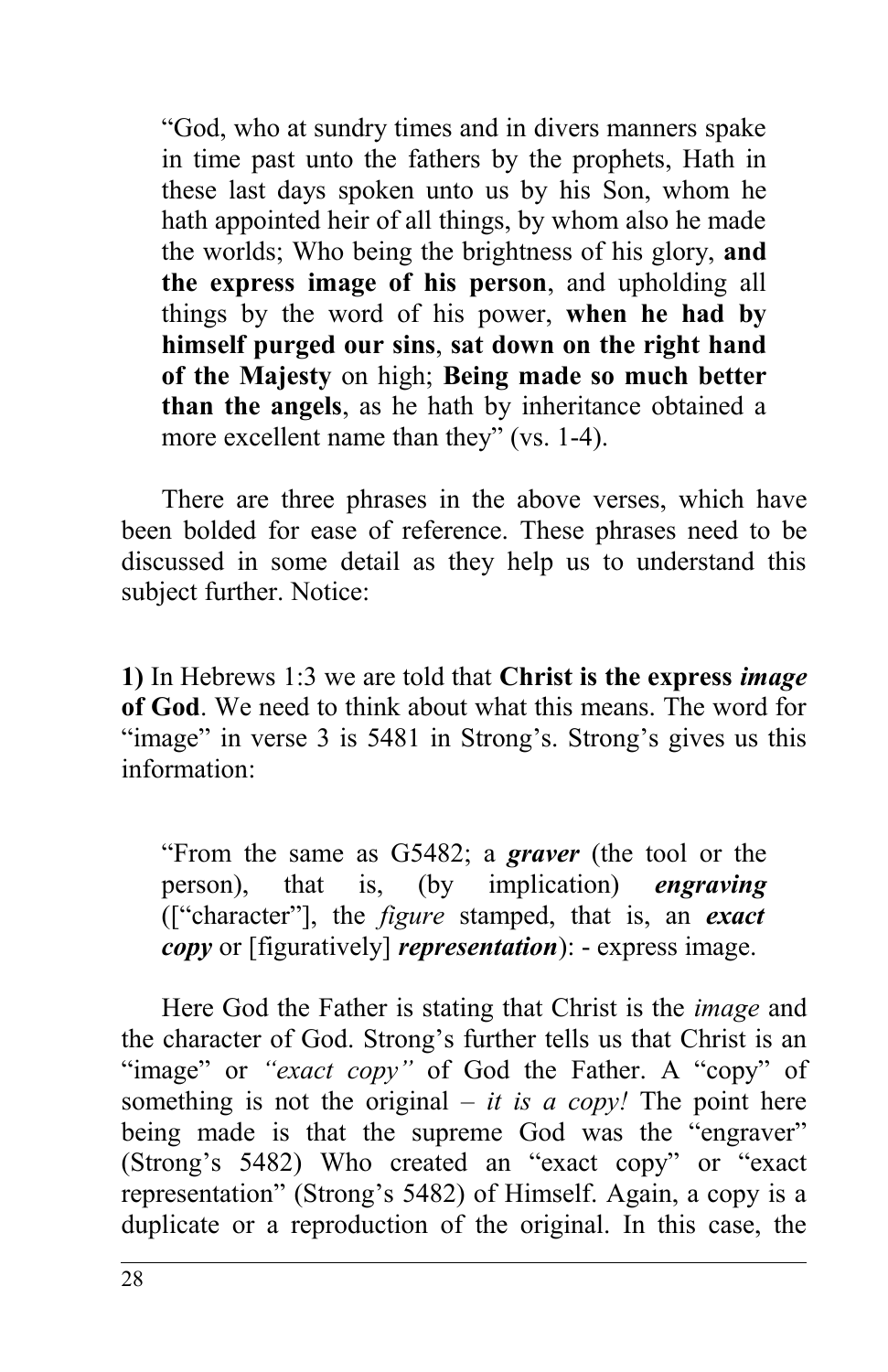Word is the copy of God the Father; He is created in the express image of the Father.

**2)** Hebrews 1:3 also states: "*when Christ had by himself* **purged our sins**, **sat down on the right hand of the Majesty** on high". If we understand what this is saying we would realize that it was *after* Christ's sacrifice, (after His physical life, death and resurrection), that He qualified to sit down on the right hand of God the Father. This would imply that *before* this took place, as the Word, Christ was *not* qualified to sit down on the right hand of God. If, as some believe, Christ co-existed with God throughout eternity, if He had equal character to God, if He was equal to God in every way (except in rank), would it not seem strange that the Word had to come to this earth as Jesus Christ to qualify before He could sit on the right hand of God the Father? The fact that we are told that it was *after* Christ's sacrifice, death and resurrection that He could sit on the right hand of the Majesty on High should make us think! Why, even though He enjoyed the glory of being the other Personage in Elohim (Jn. 17:5, Jn. 13:31) could He not sit on the right hand of God *before* He came to this earth? After all, students of Mr. Armstrong were told that before the Word was made flesh He was equal to God in every way except in rank, so why could He not sit on the right hand of God *before* His earthly sacrifice, death and resurrection? Why would Christ have had to go through His human life and suffering in order to sit on the right hand of God? Is this not further proof in itself that the Word is a created Being who *had to* come to this earth to prove Himself and qualify in order to sit down on the right hand of God, and to inherit all things? We will ask again: If the Word was not a created Being, had co-existed with the Father throughout eternity, and was equal to the Father in every way other than in rank, why would He have had to become human, go through so much suffering and death before being able to sit on the right hand of the Father? We will discuss this further.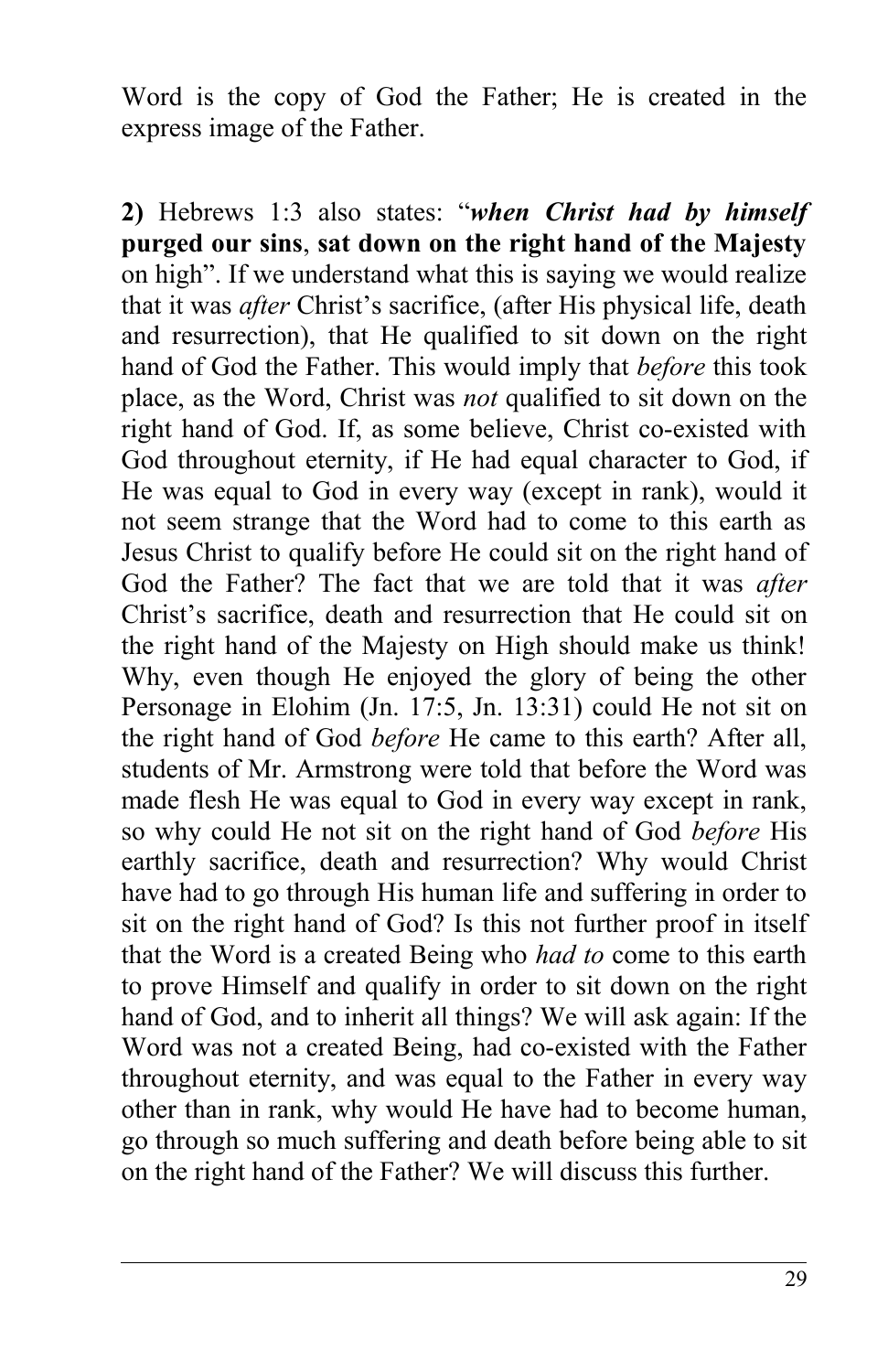The first chapters in the book of Zechariah in the Old Testament discuss Joshua the High Priest. The *Faithful Church of God in Laodicea* has published a booklet which explain the scriptures discussing the identity of Joshua. In the booklet we prove with irrefutable scriptural support that Joshua the High Priest, spoken of in the book of Zechariah, is in fact representative of Jesus Christ. (Please download, or ask for, your free copy of the FCGL booklet entitled "*The end-time Joshua*"). Joshua (or Jesus Christ) took on the sins of the world represented by the filthy garments discussed in Zech. 3:3, and after doing so died for the remission of the sins of mankind. After Christ's perfect sacrifice for mankind, God the Father removed the filthy garments from Him (Zech. 3:4), and clothed Him with clean ones and set a mitre upon His head (Zech. 3:5). Then, in Zech. 3:7, God the Father tells Christ the following:

"Thus saith the LORD of hosts *[referring to God the Father]*; If  $^{H518}$  *[if = SINCE]* thou wilt walk in my ways, and if H518 *[if = SINCE]* thou wilt keep my charge, then thou shalt also judge my house, and shalt also keep my courts, and I will give thee places to walk among these that stand by".

This ties right in with Hebrews 1:3, which is discussed above! After Christ proved Himself by overcoming and conquering Satan the devil here on this earth, and by demonstrating that He walked in God the Father's ways and kept His charge (Zech. 3:7), and "when Christ had by himself purged our sins" (Heb. 1:3), God the Father told Christ that He would *now* judge His house (Zech. 3:7) and sit down on the right hand of the Majesty on High (Heb. 1:3). This is clear indication that Jesus Christ *had to* come to this earth to prove Himself and qualify in order to inherit all things! He would not have had to prove Himself or qualify had He not been a created Being, just as God the Father did not have to prove Himself because He is not a created Being! If the Word co-existed with God throughout eternity and was equal to Him in character, the

30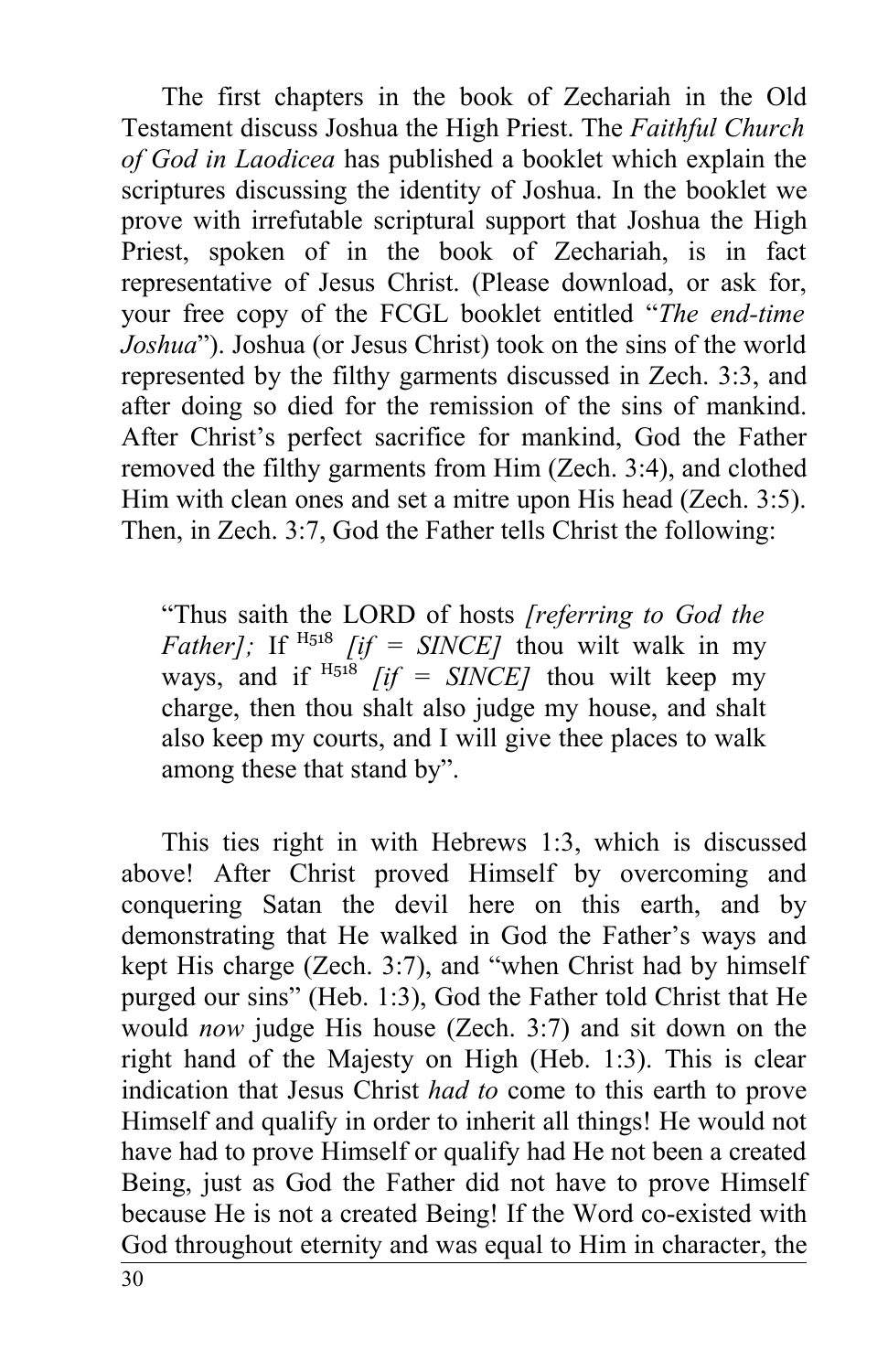Word would not have had to prove Himself by divesting Himself of His glory, coming to this earth, conquering Satan and dying! He would not have had to do that to prove Himself and qualify, just as God the Father did not need to prove Himself and qualify! Can you see how scripture demonstrates a distinct difference between God and theWord, which difference further supports the understanding that the Word is a created Being? Notice Rev. 3:21-22:

"To him that overcometh will I grant to sit with me in my throne, *even as I also overcame***, and am set down with my Father in his throne.** He *that hath an ear, let him hear what the Spirit saith unto the churches*".

Christ overcame! He came down to this earth to do that (Matt. 4). As He overcame He qualified to sit down with the Father on His throne (Rev. 3:21). Human beings are also offered this outstanding opportunity if we too overcome and conquer. The point being discussed here is that Jesus Christ had to overcome and qualify! If the Word co-existed with God throughout eternity and was equal to Him in every way (except in rank) why would He have needed to overcome and qualify? The reason is that the Word was a created Being, and because of that He *needed* to qualify!

However, we must never lose sight of the vital truth that Jesus Christ took on the sins of mankind. He was the perfect sacrifice – the perfect Lamb without blemish – who, without sin could take on the sin of mankind and pay the penalty in its stead, making it possible for mankind to be forgiven of sins and to be born into the Family of God! Being created a God Being, and then as a man living a sinless life, only Christ was able to do this for mankind – this is why He is our Savior.

**3)** Hebrews 1:4 states Christ "**being madeG1096 so much better than the angels**". This phrase possibly also indicates that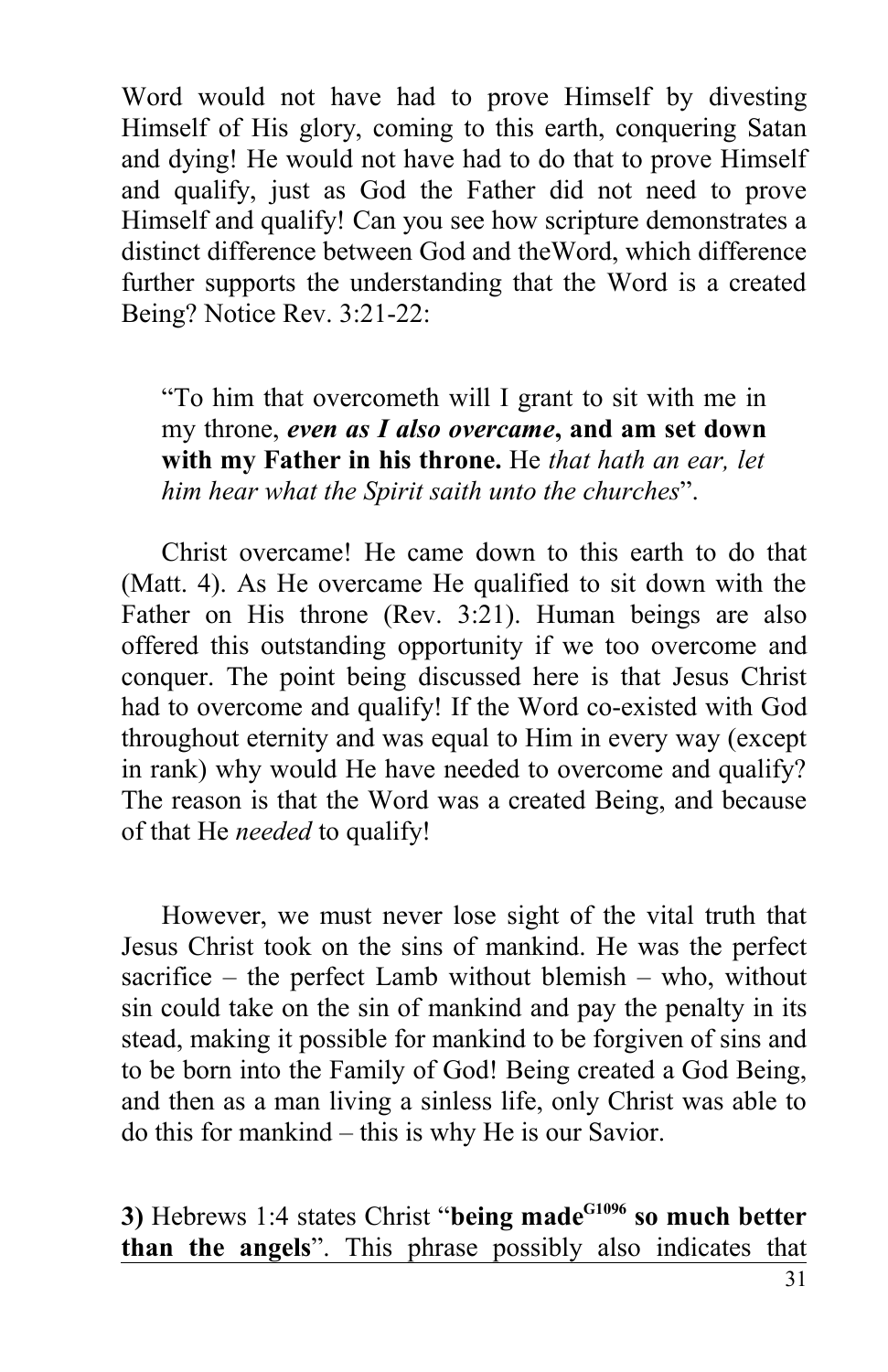Christ was "created" – He was created better than the angels! Notice how the word "made" is applied in the following scripture, perhaps giving us more clarity as to its meaning in James 3:9:

"Therewith bless we God, even the Father; and therewith curse we men, which are *madeG1096* after the similitude of God" (Jn. 1:3).

In this chapter we have referred to and discussed a number of scriptures, which clearly communicate that the Word is a created Being. He is the Son, or the offspring, created in the image of God the Father. He is a perfect *copy* of the Father. He was evidently created at some point in history prior to the creation of the heavens and the earth, and we know this because at the time of the creation of the heavens and the earth both Beings were in existence (Gen. 1:1; Jn. 1:1). After the Word was created, all things from that point forward were created through the Word (Eph. 3:9). Jesus Christ had to then come down to this earth to prove Himself and to qualify to sit on the right hand of God (Zech. 3:7; Heb. 1:3; Rev. 3:21 etc). Jesus Christ is also our Savior who, as the perfect Lamb without blemish, took it upon Himself to die for the forgiveness of our sins!

#### **Consider**

After having discussed so many scriptures on this subject, we would like to leave the reader with a final thought for consideration.

It is a Biblical fact that God cannot dwell with sin. God is righteousness and He will not dwell with unrighteousness. Given this Biblical fact, it is also clearly understood that God the Father will not come to this earth until after all the elements are burnt up. Only once there are new heavens and a new earth will God the Father come to this earth (2 Pet. 3:10-12).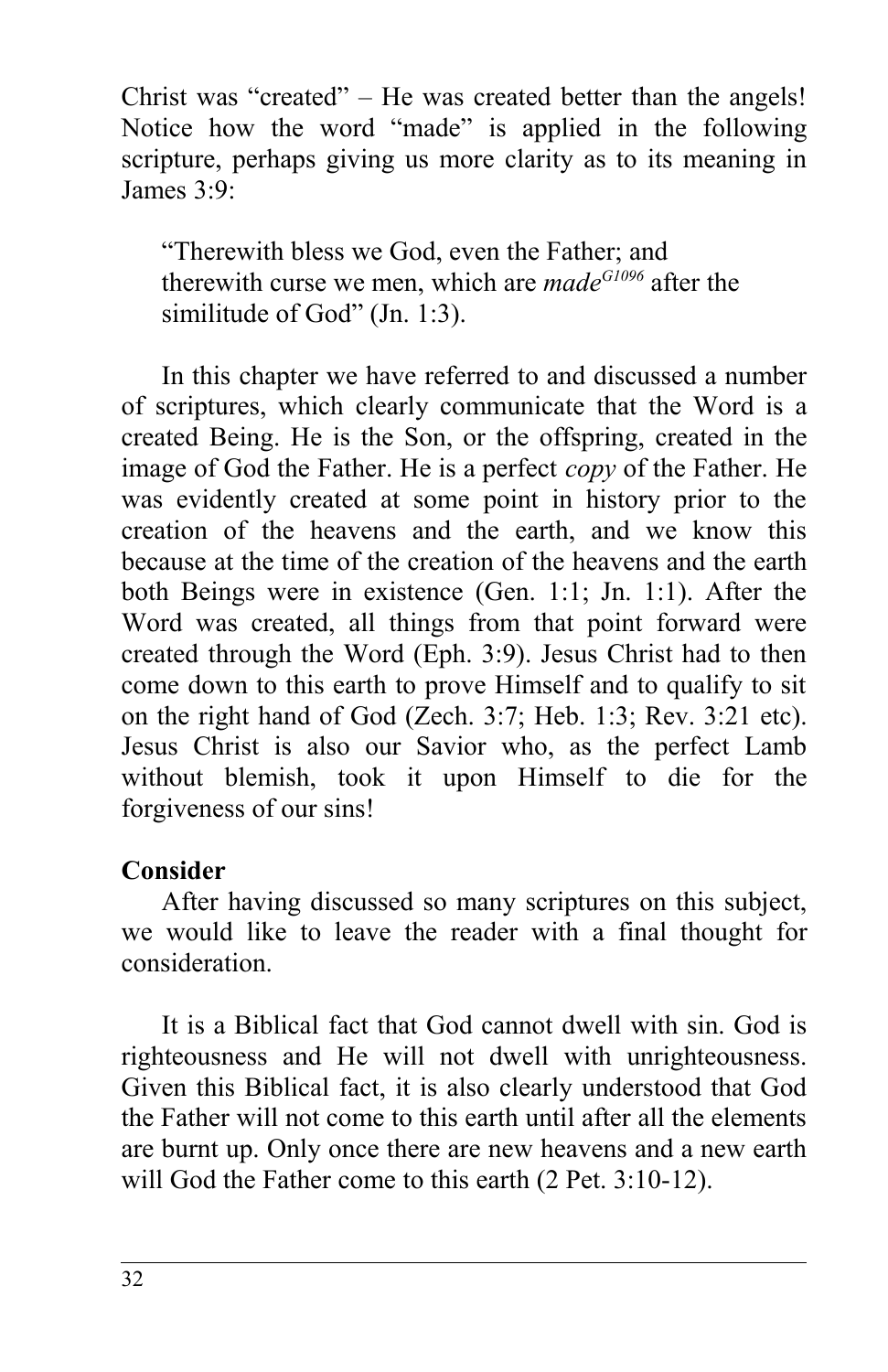Let us think about this logically: if both God and the Word co-existed in eternity, and were equal to each other in every way other than in rank, would it not seem strange that God would have sent the Word to this earth? If both God and the Word were equal in every way other than in rank, why would the Father have expected the Word to come to this earth and take on Himself the sin of mankind? If God the Father cannot dwell in sin, how could the Word come to this earth, surround Himself by sin and then take on man's sin on Himself? Would not the criteria regarding dwelling and being in the presence of sin be the same for both of the God Beings – God and the Word? Would not the Word coming to this earth, while God the Father being absolutely unable to come to this earth because of sin, be a case of two weights and two measures – unless the Word was a created Being who had to come to this earth to qualify? Why could one God Being come to this earth while the other God Being be unable to come until the elements are burnt up (2 Pet. 3:10-12)? The answers to these questions should offer tremendous clues and help clarify the subject being discussed in this booklet. The answers to the questions just listed should clearly indicate that God created the Word Who then had to come down to this earth to learn obedience by His suffering (Heb. 5:8) and to qualify and perform the sacrifice of taking on the sins of mankind and paying the penalty in our stead (2 Cor. 5:21).

Placing all the scriptures on this subject together, it seems clearly evident that although God the Father inhabited eternity He created the Word at "a beginning" prior to the creation of the heavens and the earth (Gen. 1:1; Jn. 1:1). After that, through the Word, God created *everything else* – all things – including the heavens, the earth, the angels, human beings, animals and all else as we are told in John 1:3, 10; 1 Cor. 8:6, Eph. 3:9, Col. 1:15, Heb. 1:1-2 and more. God created all things through and by the Word. Four thousand years after mankind was created, the Word came down to this earth as Jesus Christ to qualify and also die for the forgiveness of sins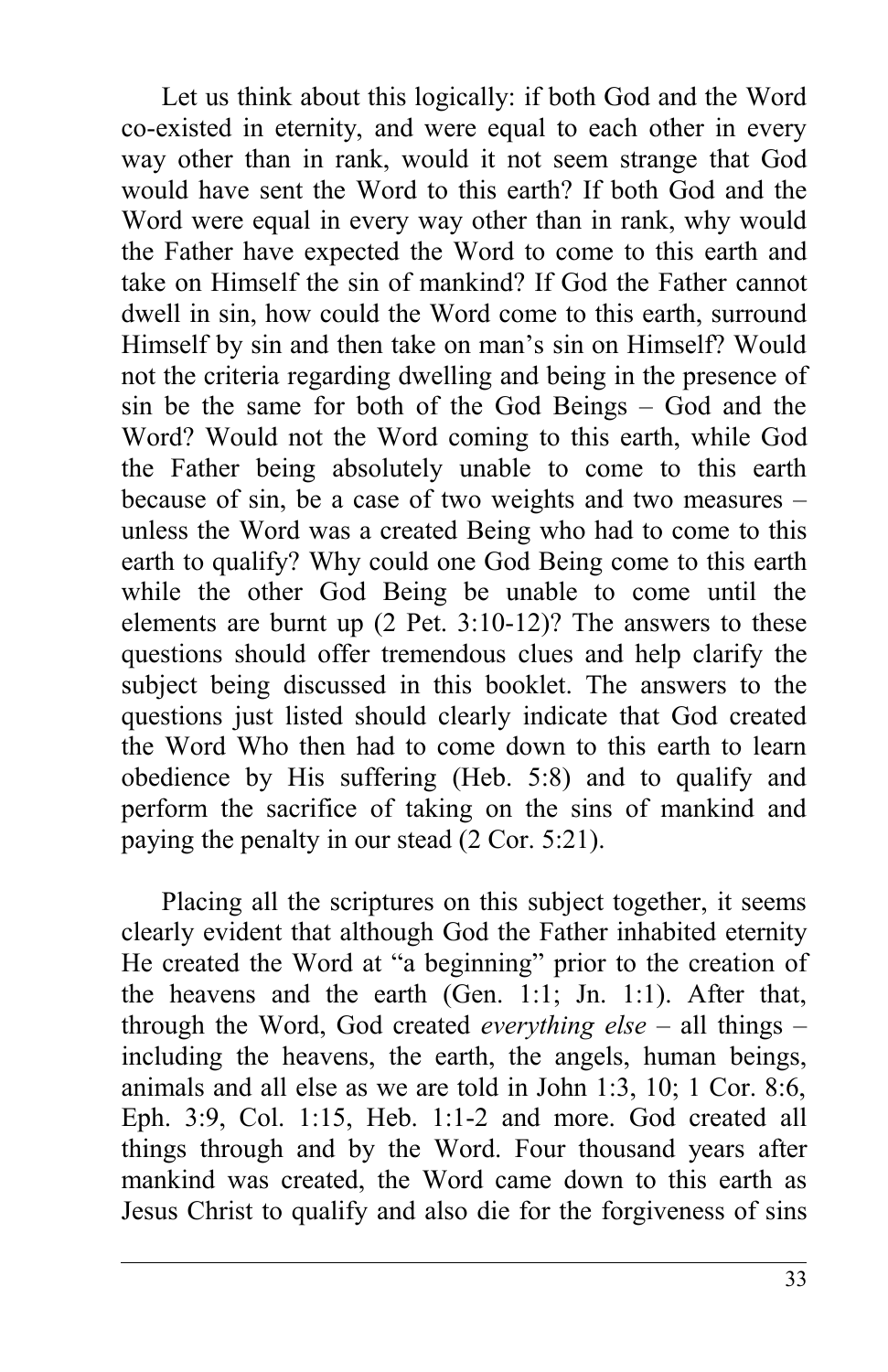of mankind, making it possible for mankind to also enter into the God Family.

#### **Created God vs created human**

At this juncture, an explanation should be given to address the difference between "being made God", just as the Word was, and "being made human with the potential to be born of God" just as we are. Some may ask: why did God not create us all into the God Family, as spirit Beings, rather than create us human with the potential to be born into His spiritual Family? This may also be even better rendered: why was it necessary for the Word to be created God before being born Man? These are good questions!

Please study the following two points, which discuss the reasons why the Word *had to* be created God and *then* come down to this earth. Once we understand this, the above questions become easy to answer. Notice:

a) The Word, created God, meant that He *(the Word)* enjoyed divine glory (Jn. 17:5), but was not of the same rank as God the Father. The Word, as God, could not sin (1Jn. 3:9; 1 Jn. 5:18). However, to reach His full potential, *the Word had to prove Himself by choosing God's way of life.* To do this He had to be divested of His glory, come down to this earth and choose God's way of life for Himself. Notice:

"Who in the days of his flesh...learned<sup>G3129</sup> *(understood)* **he obedience by the things which he** suffered; And being made perfect<sup>G5048</sup> (being made *complete)*, he became the author of eternal<sup>G166</sup> (better *translated "everlasting")* **salvation** unto all them that obey him" **(Heb. 5:7-9).**

The Word had to come to this earth to completely understand<sup>G3129</sup> and prove His obedience "by the things which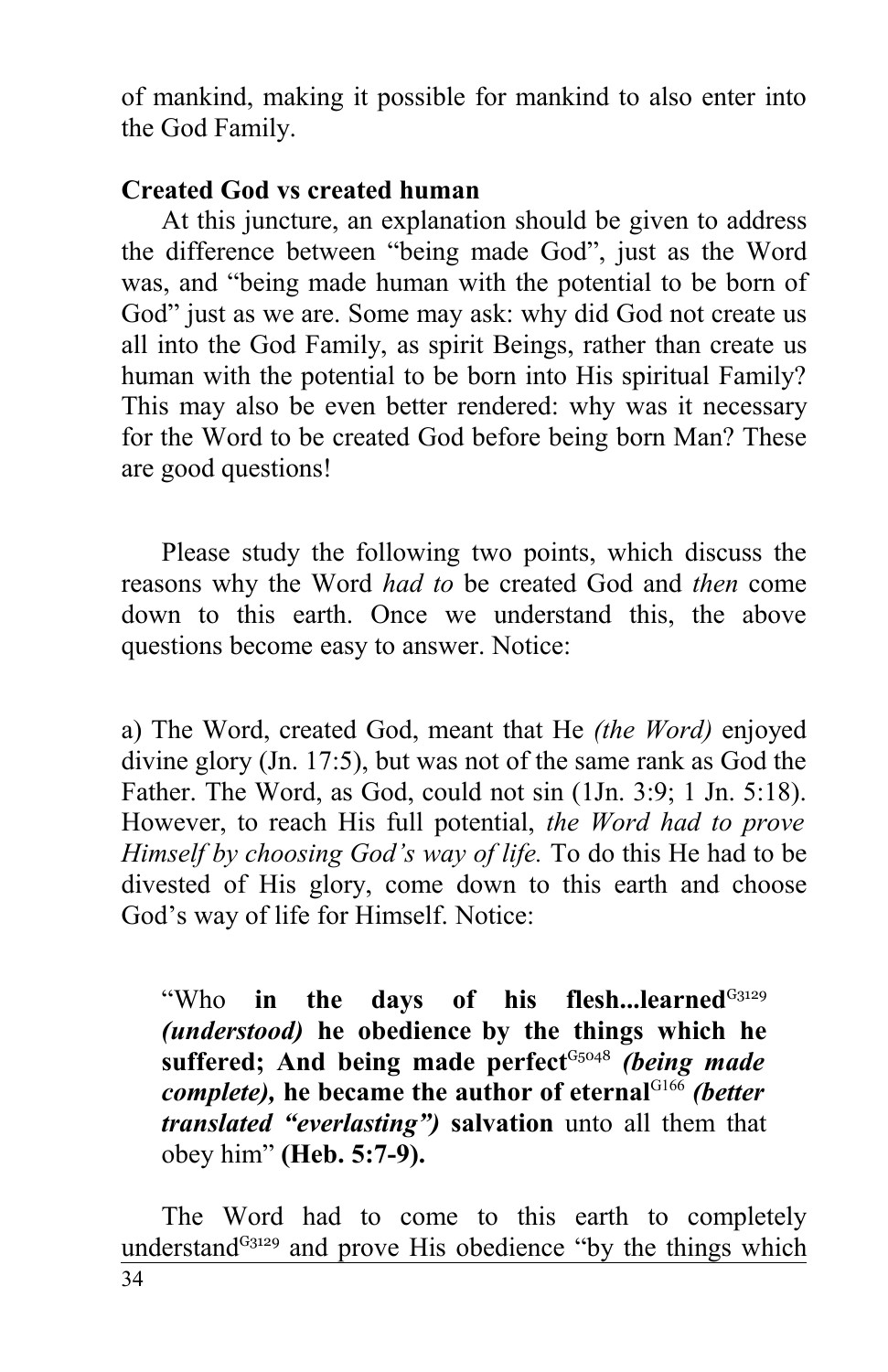He suffered". Scripture tells us that this experience  $\omega$ *completed*<sup>G5048</sup> (perfected<sup>G5048</sup>) the Word. The Word, who became Jesus Christ through His human begettal, was made perfect<sup>G5048</sup> (*complete<sup>G5048</sup>*) by the things which He suffered and experienced on this earth (Heb. 5:8-9). Throughout His physical lifetime, Christ was subject to the pulls of the flesh, yet He overcame and absolutely proved His unwavering loyalty to God the Father by *choosing* not to sin (Matt. 4:1-11; Heb 4:15 etc); *this* made Him complete (Heb. 5:9). Having enjoyed the glory of God from the moment He was created, it would have been unthinkable for Christ to choose a life contrary to God's way while He was on this earth, which would have deprived Him from returning to that glory – yet He still had to prove Himself through *choice* as do all humans beings created in the image of God. Christ proved Himself through the choices which He made on this earth!

As Mr. Armstrong taught for many years, the one thing that God cannot create by fiat is character! This is why, as a created Being, the Word *had to* come to this earth and prove Himself through *choice*. Scripture clearly tells us that Christ was in all points tempted, yet is without sin (Heb. 4:15). Through right choice, Christ proved Himself perfectly! Notice what Christ said in John 16:33:

"…be of good cheer; *I have overcomeG3528 the world*".

Christ stated that He overcame<sup>G3528</sup> the world. In other words He conquered<sup>G3528</sup> and gained victory<sup>G3528</sup> over the world. This is what He came to do. This is how He proved Himself and became complete (Heb. 5:7-9). He had to gain the victoryG3528! It was after His earthly experience that Christ reached His full potential and *now* sits on the throne with His Father (Rev. 3:21), judges His house and keeps His courts (Zech. 3:7) in full glory.

b) The Word was also *sent* down to this earth because of God's love for us; to make possible a larger spiritual Family of God.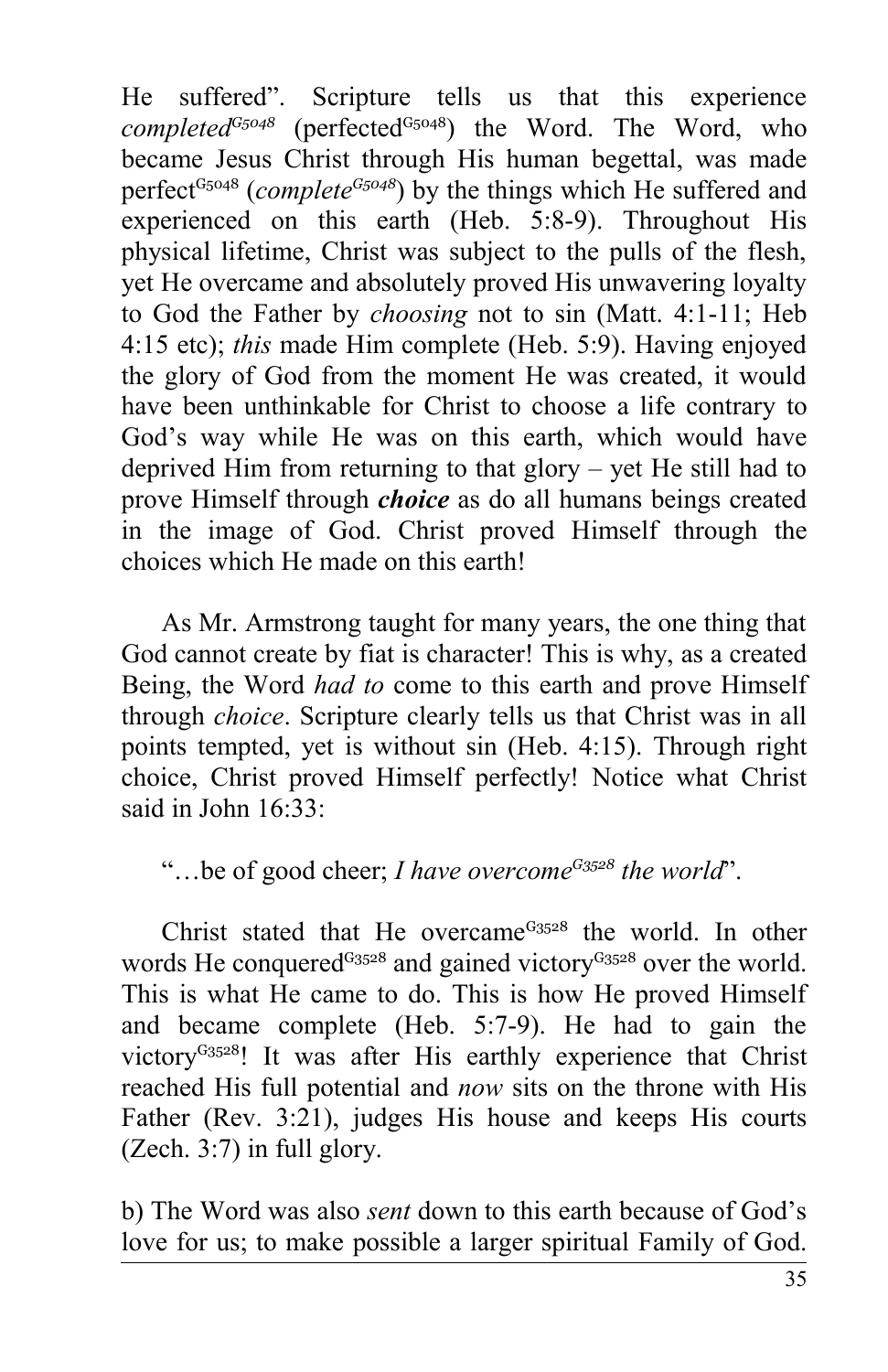Being *created* God, the Word was perfect. During His physical lifetime Jesus Christ *chose* to be perfect, which *completed* Him (Heb. 5:7-9). This qualified Him to be our Saviour. Our future in the God Family hinged on this! After living a sinless life, in perfect obedience to the Father, Christ was able to pay the penalty for the sins of mankind through death. Notice:

"Herein is love, not that we loved God, but that **he loved us, and** *sent* **his Son to be the propitiation for our sins**" (1 Jn. 4:10).

"For **he hath made**G4160 *[created]* **him to be sin for us**, who knew no sin; **that we might be made the righteousness of God in him**" (2 Cor. 5:21).

Scripture does *not* indicate that the Word came to this earth through consensus between Him and God the Father, as many have traditionally believed. Scripture clearly tells us that God the Father *created* the Word (2 Cor. 5:21 etc.), and at a later time *sent* His Son to this earth (1 Jn. 4:10) so that He could be the propitiator for our sins. Christ had to go through this experience so that *our* incredible human potential could be realized in our lives. It is through Christ and His sacrifice that many sons are brought unto glory (Heb. 2:10).

To recap: the Word, who was created a God Being, has a special relationship with the Father. However, it is evident through scripture that the Word still *had to* come down to this earth to (1) prove Himself and qualify (Heb. 5:7-9; Rev. 3:21 etc). This made Him complete *through choice* (Heb. 5:9). He was also created to (2) be a Saviour for mankind. After living and enjoying the glory of God for eons the Word came to this earth, took on human form and paid the penalty in our stead so that mankind's sins may be forgiven (1 Jn. 4:10; 2 Cor. 5:21etc).

In His plan to create a spiritual Family, God the Father first created the Word ensuring that there was a Saviour, one High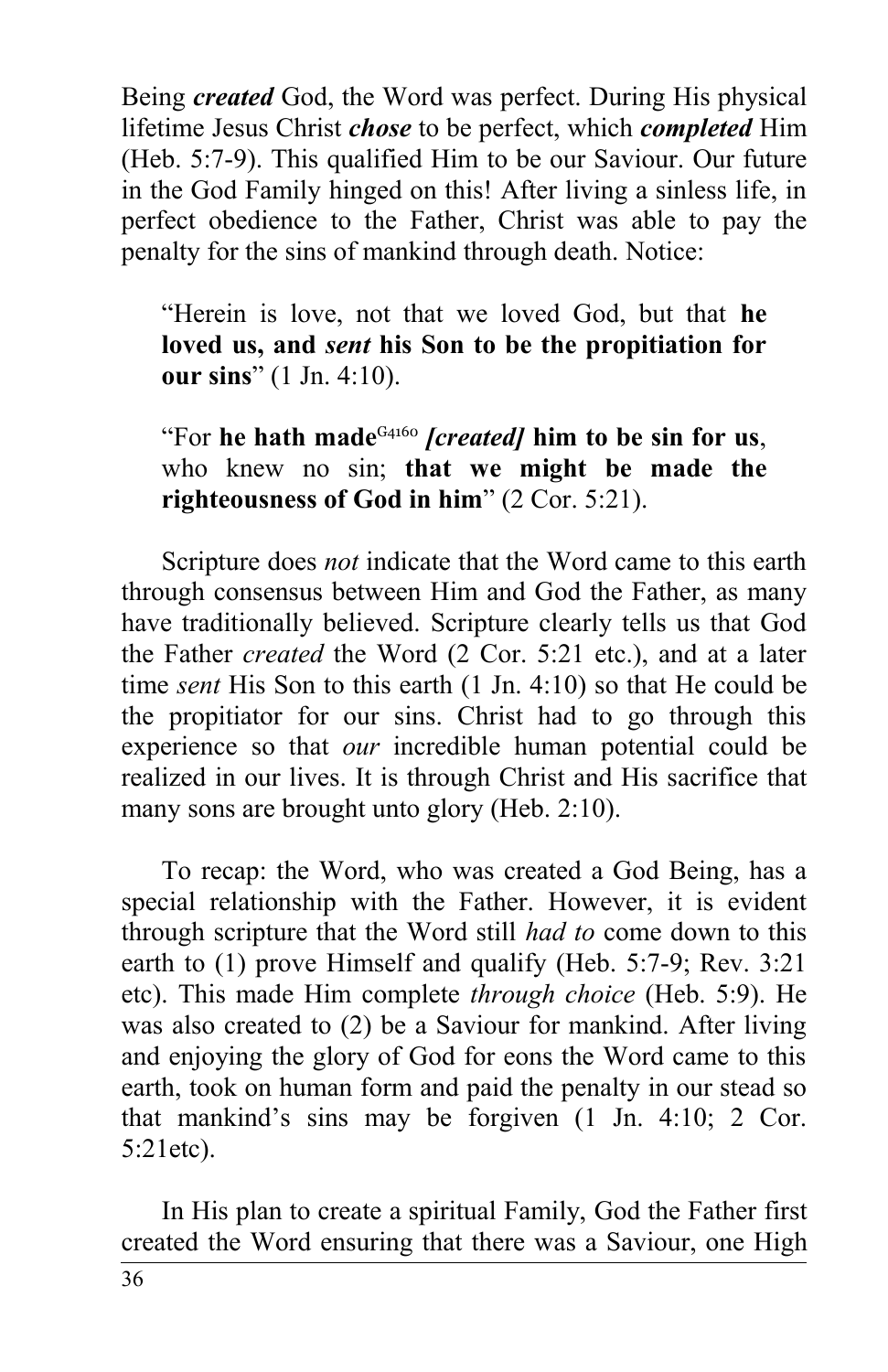priest (Heb. 5:5; Heb. 9:11) who is the clear Head of the wife (Eph 5:23; Col. 1:18; Col. 2:19) and who will always have the preeminence (Col. 1:18). This is why the Word had to be created God before being born of Man! Later, God created mankind. As humans, we have the opportunity to *choose* God's ways, grow in character and prove ourselves loyal to the Father before being born into His spiritual Family (just as Christ did during His time on this earth). The proven 144,000 firstfruits will fulfill the role of the wife of Jesus Christ in the God Family (Rev. 14:1-4), submissive to her Husband and to God the Father who is supreme in authority.

The steps God has meticulously taken by first creating the Word, and then us in human form (before being born into His spiritual Family) leaves no room for any grey areas as to the government structure and our position within His Family: Christ is the Head and Savior of the wife, His Body (Eph. 5:23; Col. 1:18). The firstfruits, as the wife, will be a helpmeet to her Husband, Jesus Christ.

What a magnificent plan our awesome God has put in motion to increase His Family!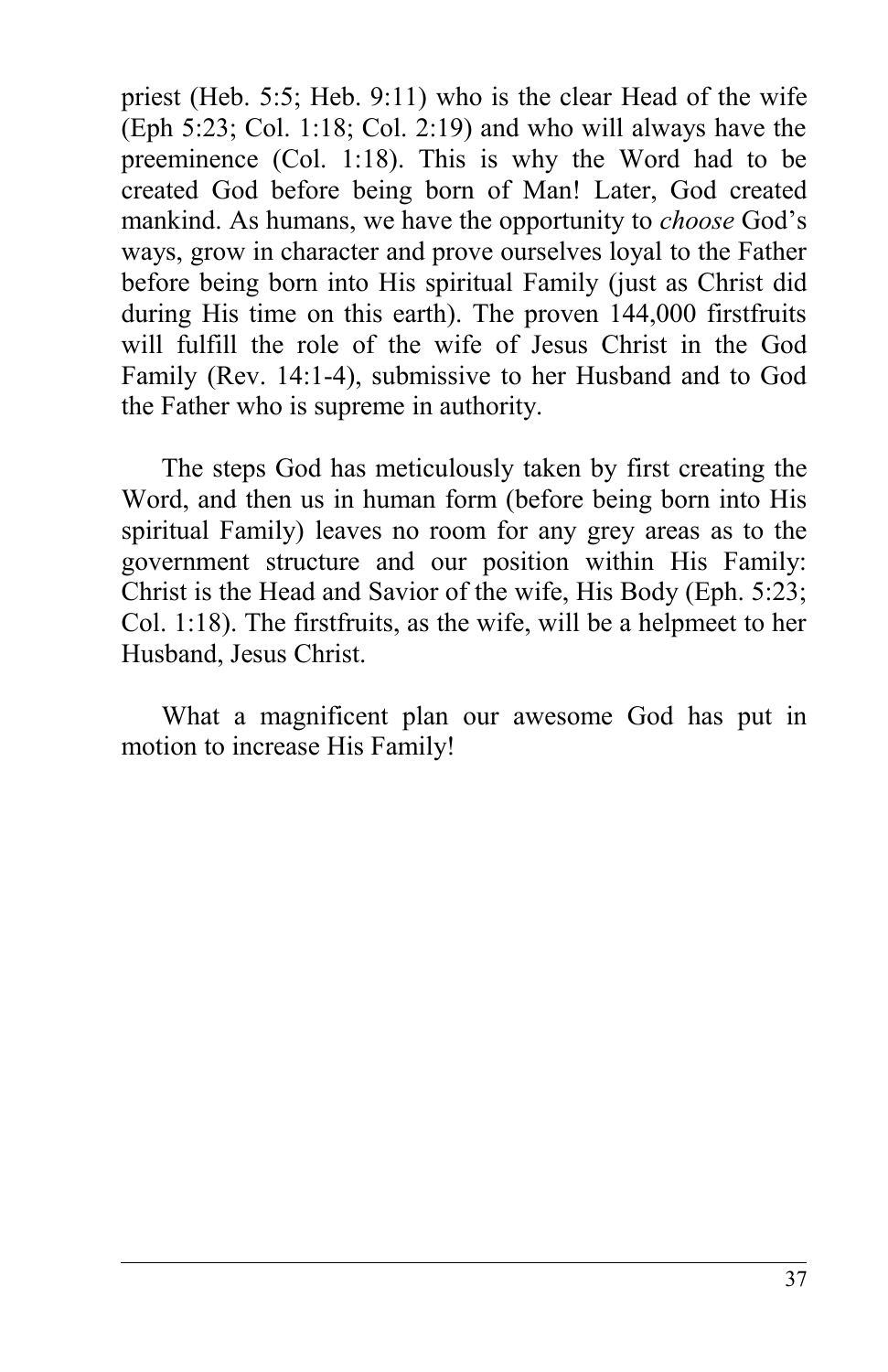# **Chapter 3 Melchisedek**

n chapter one of this booklet, we were reminded that one of the main sections of scripture used to support the teaching that the Word co-existed with God throughout eternity is In chapter one of this booklet, we were reminded that one of the main sections of scripture used to support the teaching that the Word co-existed with God throughout eternity is found in Hebrews 7 regarding Melchisedek. In will take a close look at the relevant verses in Hebrews 7 to understand exactly what is being communicated. We must look at these verses and study them with an open mind, ensuring that preconceived ideas do not cloud God's communication. Notice Hebrews 7:

"For this Melchisedec, king of Salem, priest of the most high God, who met Abraham returning from the slaughter of the kings, and blessed him; To whom also Abraham gave a tenth part of all; first being by interpretation King of righteousness, and after that also King of Salem, which is, King of peace; *Without father, without mother, without descent,* having neither beginning of days, nor end of life; but made like unto the Son of God; *abideth a priest continually*" (vs. 1-3).

Those who believe that God and the Word co-existed throughout eternity teach that Melchisedek was the Word in the Old Testament, the high priest to whom Abraham paid his tithes. Because of what is stated in verse 3 about Melchisedek not having father or mother, and being without descent, having neither beginning of days nor end of life, many believe that this is proof enough to state and believe that the Word lived in eternity with God. As we proceed, we will see that the Apostle Paul was here communicating something different to this theory which is believed and accepted by many.

#### **Without father, mother or descent?**

Notice the following phrases which appear in Heb. 7:3: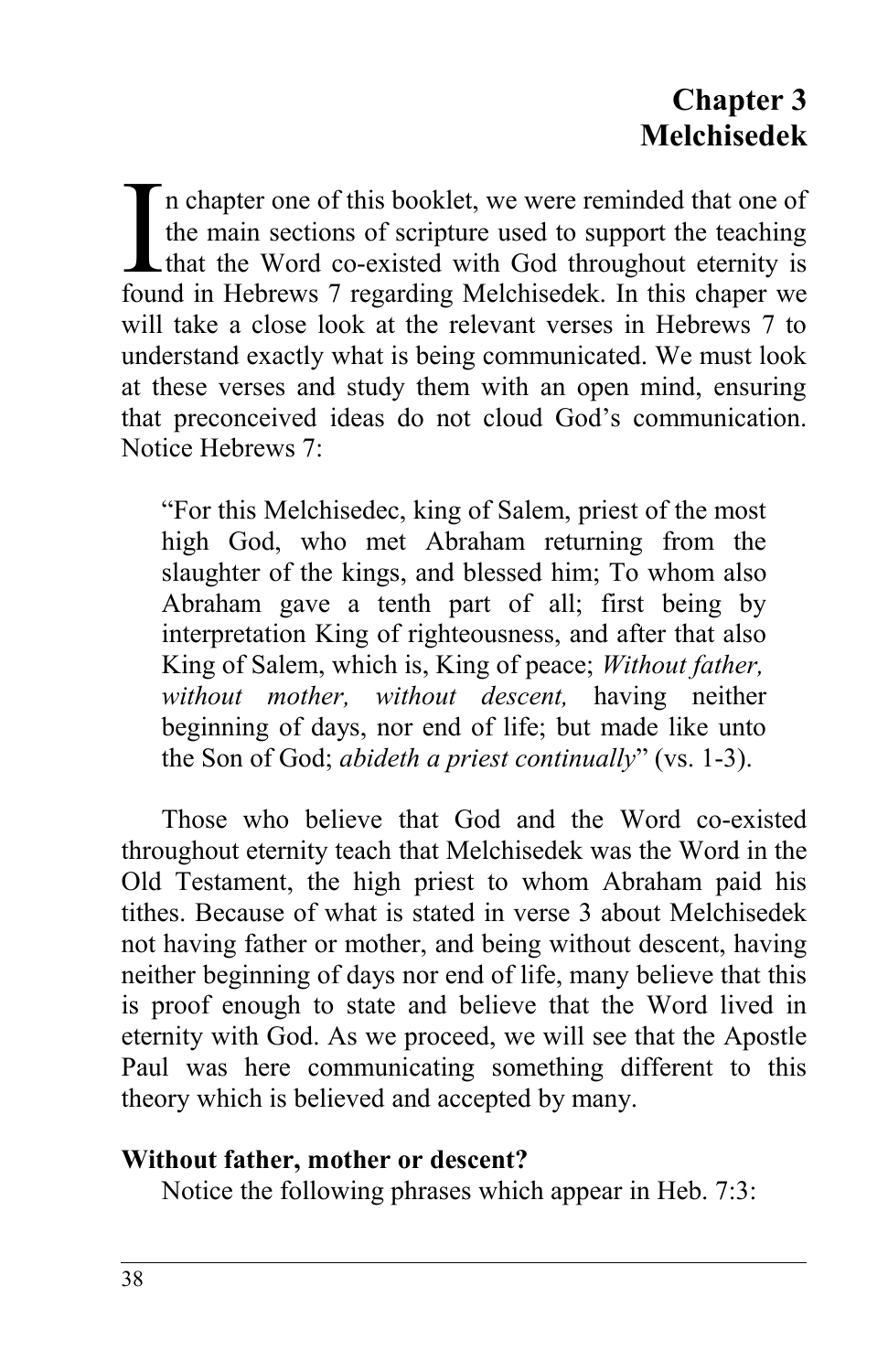Without father  $=$  Strong's 540 = of unrecorded paternity

Without mother = Strong's 282 = of unknown maternity

Without descent  $=$  Strong's 35 = unregistered as to birth

Taking into account that which Strong's explains on the vocabulary used in these phrases, it could be easily deciphered that what is being stated in Hebrews 7:1-3 is not that Melchisedek was *literally* without father or mother, but that *his parentage was not recorded and neither were the details surrounding his birth.* This is an important fact, which must be realized if we are to understand God's communication on this subject! Due to the fact that in his time Melchisedek, in a sense, appeared out of nowhere, no one knew his father, his mother or anything about his lineage. This was a strange thing for the Hebrews of Melchisedek's time, since being in the priesthood required a record of lineage. This is the thought that being conveyed in Hebrews 7:1-3. The phrase "abideth a priest continually" in verse 3, would no doubt be referring to the "*order"* of Melchisedek, the priesthood which we are told would abide continually and never die out, *just as the priesthood of Jesus Christ.* Notice Psalm 110:4:

#### "The LORD hath sworn, and will not repent, **Thou art a priest for ever after the order of Melchizedek**".

In this sense *only* was Melchisedek referred to as being "made like unto the Son of God". The order of Melchisedek would abide continually, just as the priesthood of Jesus Christ. It must be pointed out that although most *assume* that Melchisedek was Christ, *nowhere* does it state this in scripture! Melchisedek was "made like unto the Son of God" in the sense that his priesthood would go on for ever just like that of the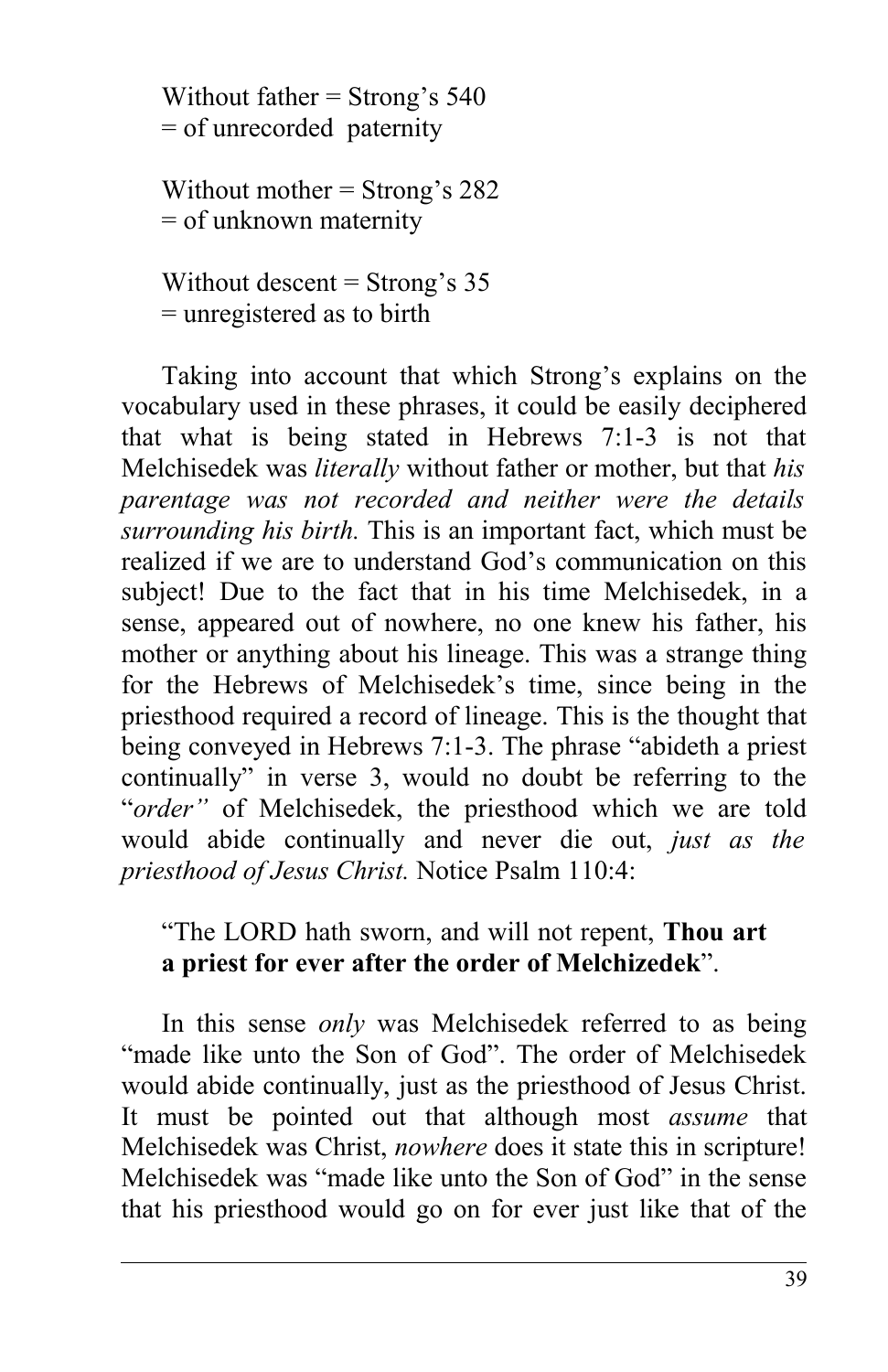Son of God. Melchisedek was made "like unto the Son of God" who also "abides a priest continually"!

Notice the following extracts from a few commentaries on this verse, which completely coincide with what scripture is stating:

Gill's Commentary on Hebrews 7:3:

**Without father, without mother, without descent**.... is to be understood not of his [Melchisedek's] person, but of his priesthood; that his father was not a priest, nor did his mother descend from any in that office; nor had he either a predecessor or a successor in it, as appears from any authentic accounts: or this is to be interpreted, not of his natural, but scriptural being; for no doubt, as he was a mere man, he had a father, and a mother, and a natural lineage and descent; but of these no mention is made in Scripture, and therefore said to be without them; and so the Syriac version renders it; "whose father and mother are not written in the genealogies"; or there is no genealogical account of them.

Barnes commentary on Hebrews 7:3:

**Without father -** …there is no evidence that Melchizedek was "fatherless"… It was very important in the estimation of the Jews that the line of their priesthood should be carefully kept; that their genealogies should be accurately marked and preserved; and that their direct descent from Aaron should be susceptible of easy and certain proof. But the apostle says that there was no such genealogical table in regard to Melchizedek. There was no "record" made of the name either of his father, his mother, or any of his posterity. "He stood alone."…The meaning of the word rendered "without father" here is therefore, "one the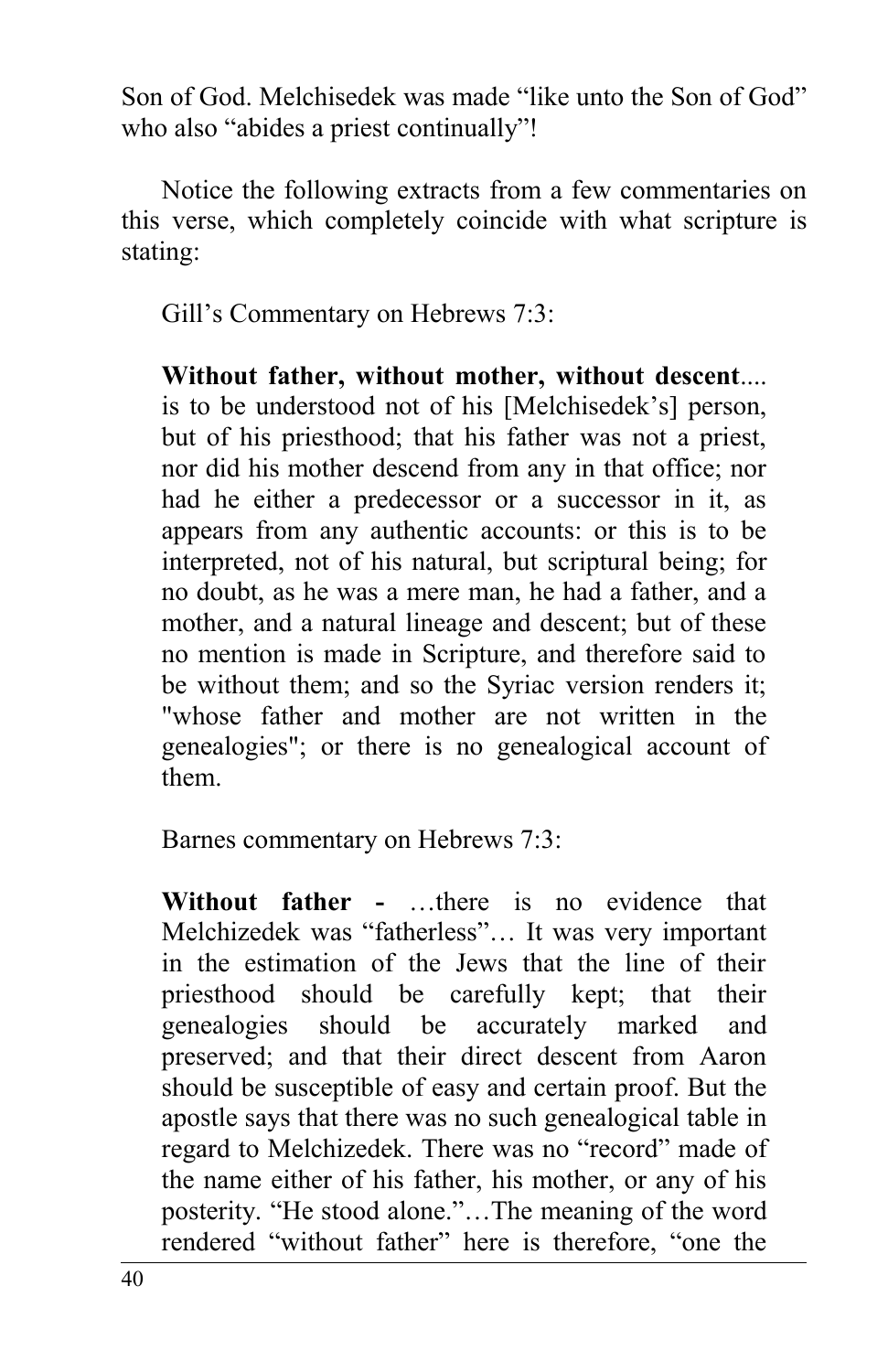name of whose father is not recorded in the Hebrew genealogies."

**Without mother -** The name of whose mother is unknown, or is not recorded in the Hebrew genealogical tables…there is no reason to doubt that Melchizedek had an ancestry as honorable as other kings and priests of his time. The simple thought is, that the name of his ancestry does not appear in any record of those in the priestly office.

Without descent - "Having neither beginning of days, nor end of life." …The obvious meaning of the phrase is, that in the "records of Moses" neither the beginning nor the close of his life is mentioned. It is not said when he was born, or when he died; nor is it said that he was born or that he died. The apostle adverts to this particularly, because it was so unusual in the records of Moses, who is in general so careful to mention the birth and death of the individuals whose lives he mentions. … It "cannot" be that he *[Paul]* meant to say that Melchizedek had "no beginning" of days literally, that is, that he was from eternity; or that he had "no end of life" literally, that is, that he would exist forever - for this would be to make him equal with God. The expression used must be interpreted according to the matter under discussion, and that was the office of Melchizedek "as a priest."

**Abideth a priest continually -** The expression, "abideth a priest continually," therefore, is equivalent to saying that he had a "perpetual priesthood" in contradistinction from those whose office terminated at a definite period, or whose office passed over into the hands of others.

Ungers Bible Dictionary has a very simple and straight forward commentary on Melchizedek. Notice: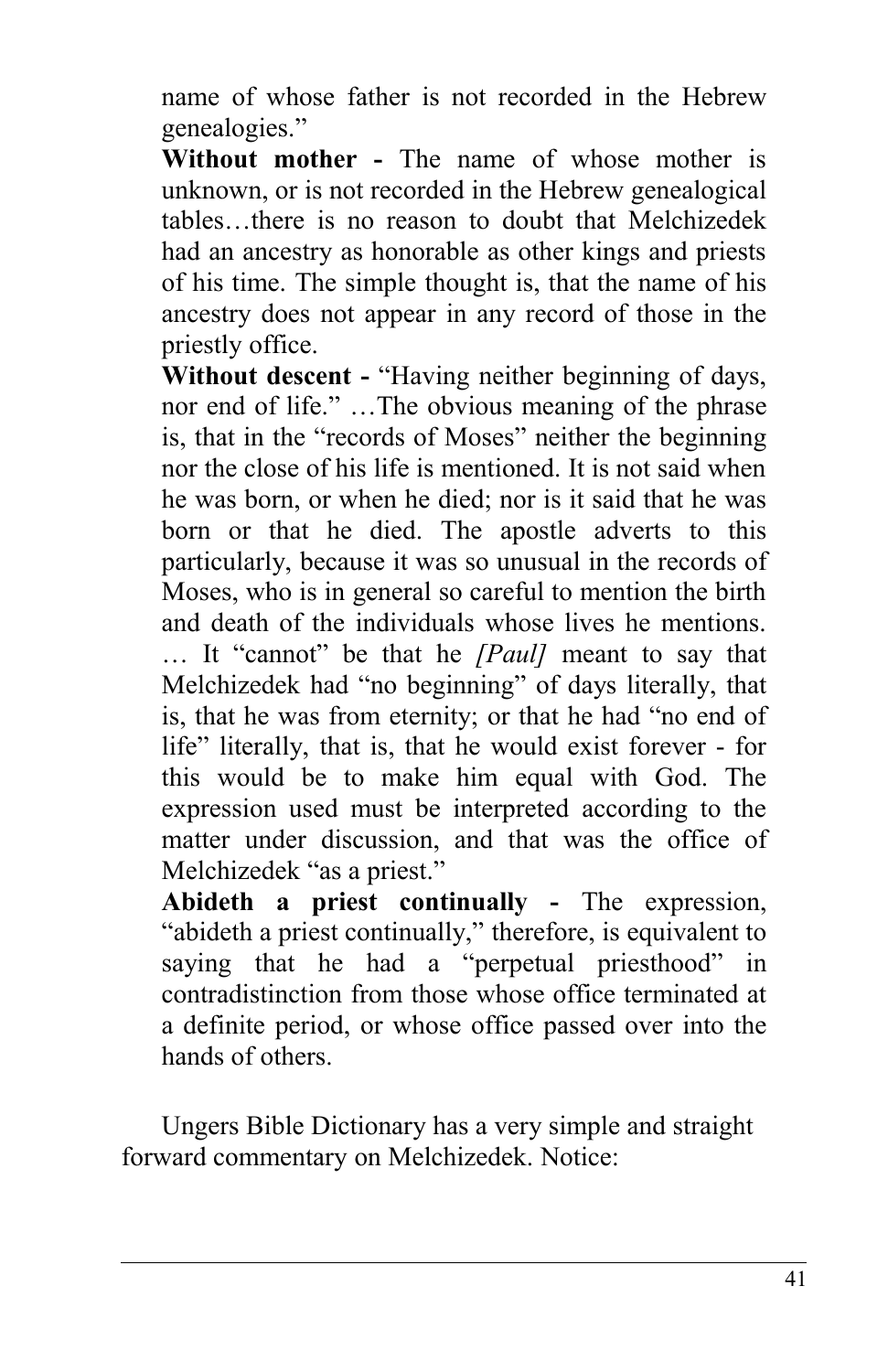....The relationship between Melchizedek and Christ as type and antitype is made in the Epistle to the Hebrews to consist in the following particulars:

Each was a priest: (1) not of the Levitical Tribe (2) superior to Abraham (3) whose beginning and end are unknown (4) who is not only a Priest but also a King of Righteousness and Peace

"Without Father" Heb 7:3 refers to Priestly Genealogies.

Melchizedek is not found on the register of the only line of Legitimate Priests. No record of his name is there: his Father's name is not recorded, nor his Mother's, no evidence points out his line or descent from Aaron. It is not affirmed that he had no father, that he was not born at any time, or died on any day; but that these facts were nowhere found on the register of the Levitical Priesthood.

The above commentaries from which we quote, clearly demonstrate that Melchisedek was a man that did have a father, mother, birth and death date. The explanation for Hebrews 7:3 is that there was no actual record of this information, which was not normal for Jewish priesthood practice. In Hebrews 7:3, Paul compares the fact that the office of priesthood through the order of Melchisedek is perpetual, just as is the priesthood of Jesus Christ. Paul injects the thought that because of this resemblance, Melchisedek "was like unto the Son of God".

What wonderful understanding God has given His people on the subject of "The Word…from the beginning". This understanding also gives us a clear and deep perspective on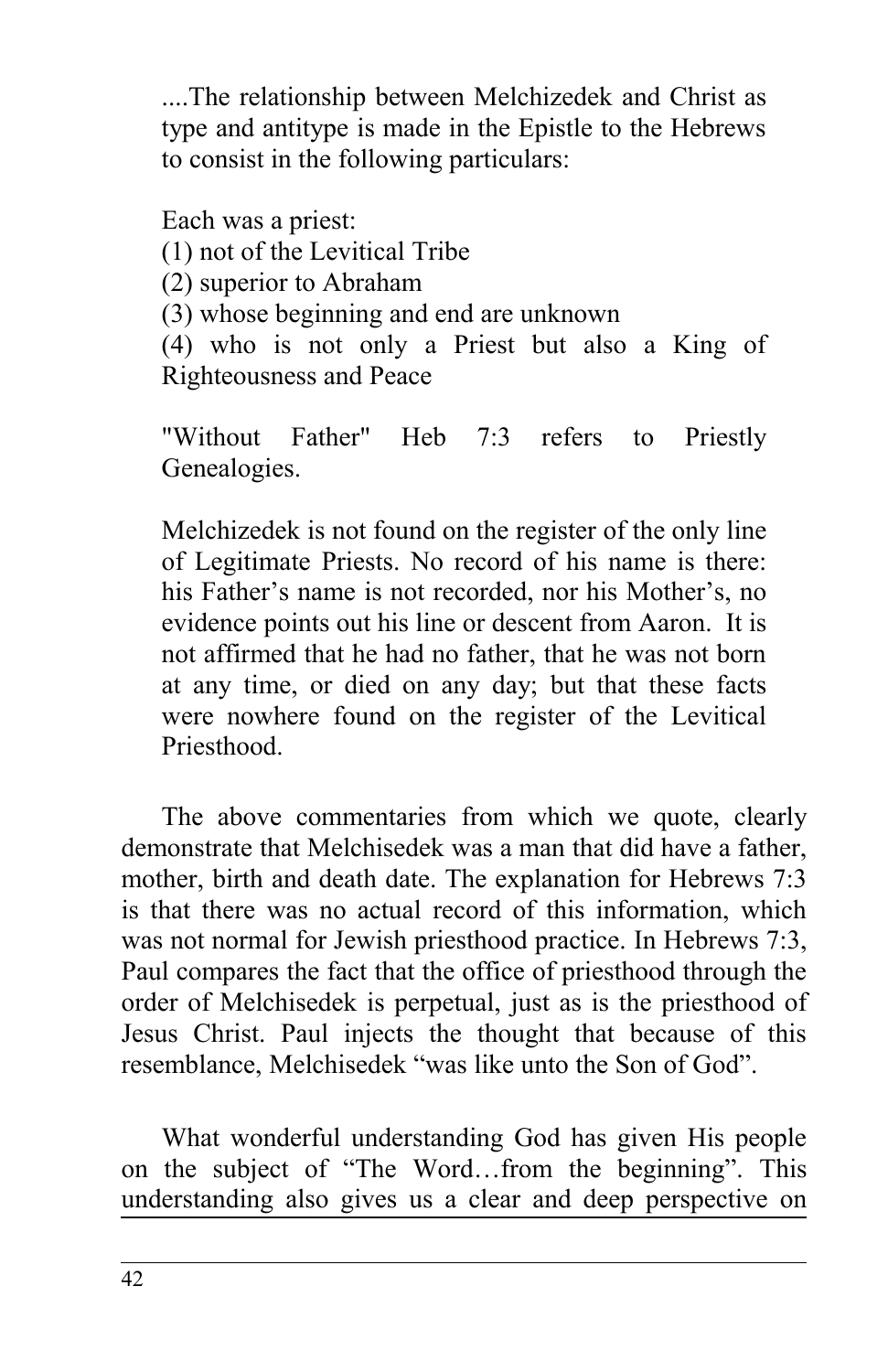God the Father that He alone inhabits eternity and has no beginning or ending.

All God wants us to do is believe Him and His communication via the Holy scriptures!

We are here to help! Please feel free to contact us should you have any questions. Our address is: Faithful Church of God in Laodicea, P.O. Box 311021, Capitol Heights, Maryland 20731, USA. Email:  $info@fcogl.org$ . Our web address is: www.fcogl.org